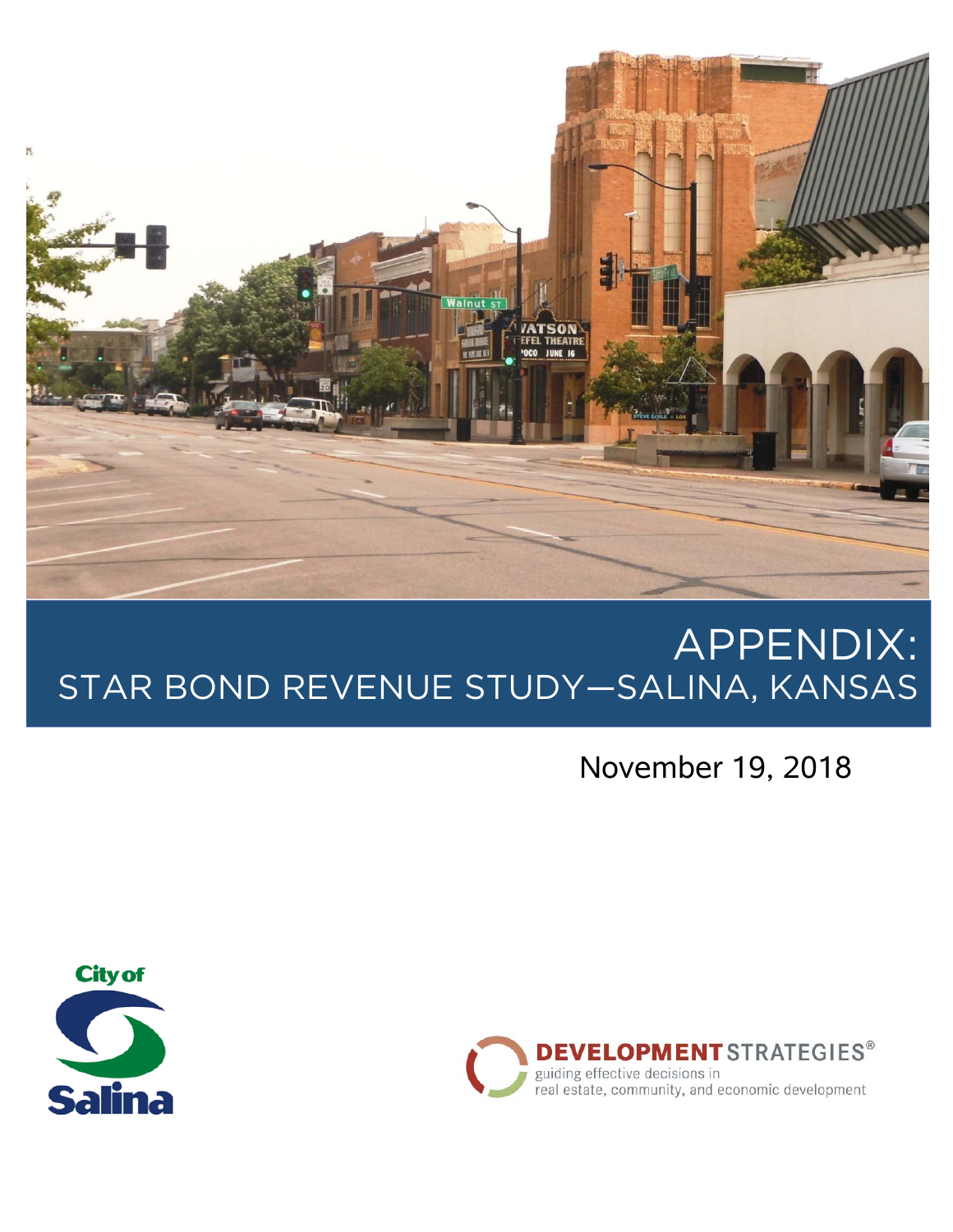# Table of Contents

This appendix is issued as a supplement to the *STAR Bond Revenue Study*. It includes additional analysis for certain components of the project, as well as information required by STAR Bond guidance that should be kept on file by the City of Salina.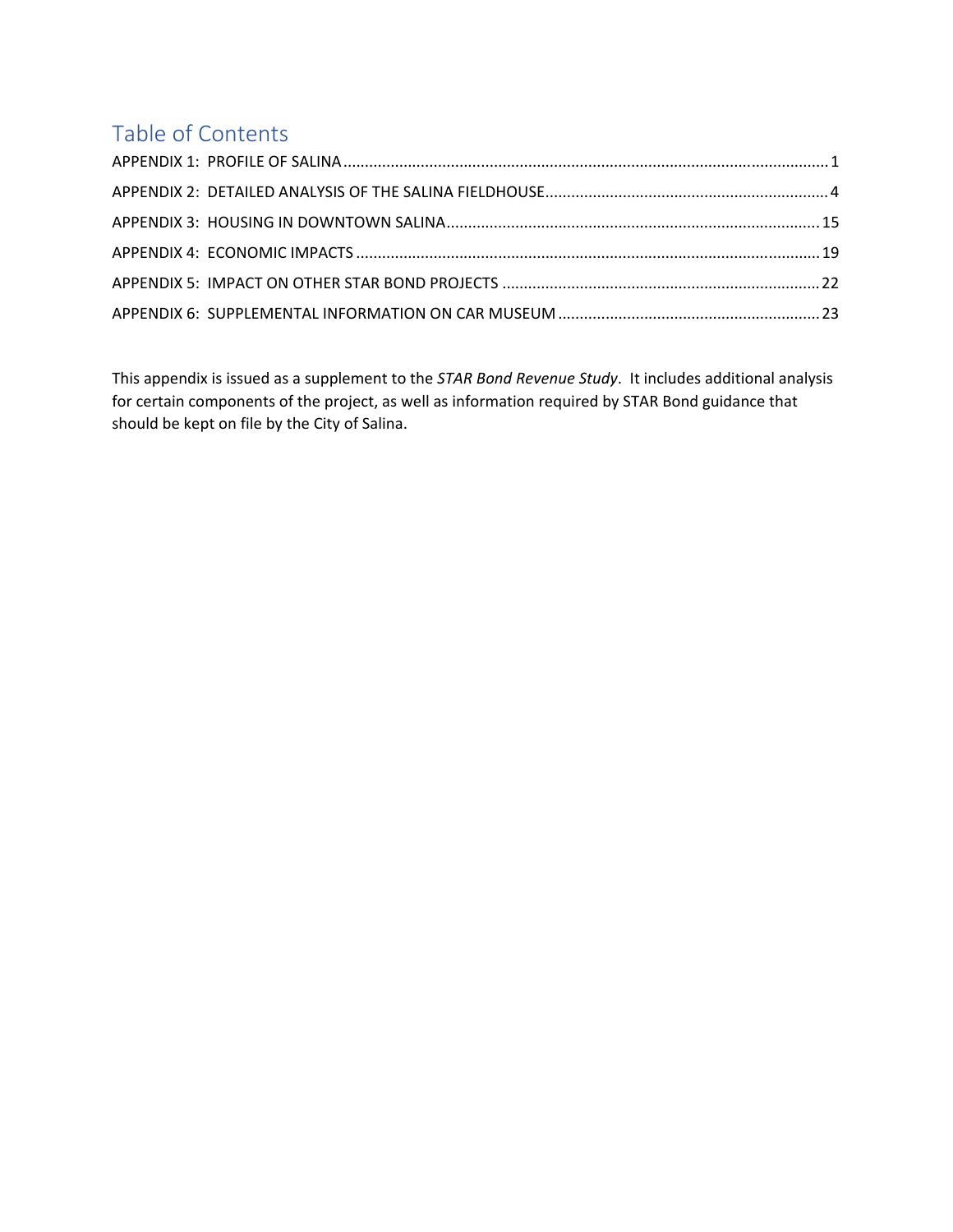### APPENDIX 1: PROFILE OF SALINA

Salina, Kansas, is a medium‐ sized city located in the Smoky Hills region of the Great Plains. Originally a trading post located in what is now north‐central Kansas, the city grew with the arrival of the railroad in the 1860s. Salina benefitted greatly from this new transportation network, which allowed it to expand its trade area for local agricultural products, chiefly wheat and other grains. The emphasis on agriculture led Salina to develop a manufacturing sector, first focused on grain milling and farm equipment, and later diversifying to include



garment manufacturing, food production, and electronics. The manufacturing industry continues to anchor the Salina economy today.

Today, the city of Salina is home to approximately 48,000 residents. The city has had a relatively stable population since 2000, increasing just 4.5 percent over this time, or approximately 2,000 residents. Conversely, the total population in the state has increased 13 percent since 2000. Outside of the city, the region remains largely rural. Approximately 34,000 additional residents live within 30 miles of Salina, many of whom travel to Salina for shopping, entertainment, and other needs. The nearest city of 20,000 or more people is Junction City (pop. 23,000), located 44 miles to the west along Interstate 70, and the nearest large city is Wichita (pop. 400,000, metro area 661,000), about 80 miles south along Interstate 135. As the largest city in 50 miles, Salina serves the principal population and economic center in north‐central Kansas; and its location along two major interstate highways (I‐70 and I‐135), makes it easily accessible to highway travelers and visitors.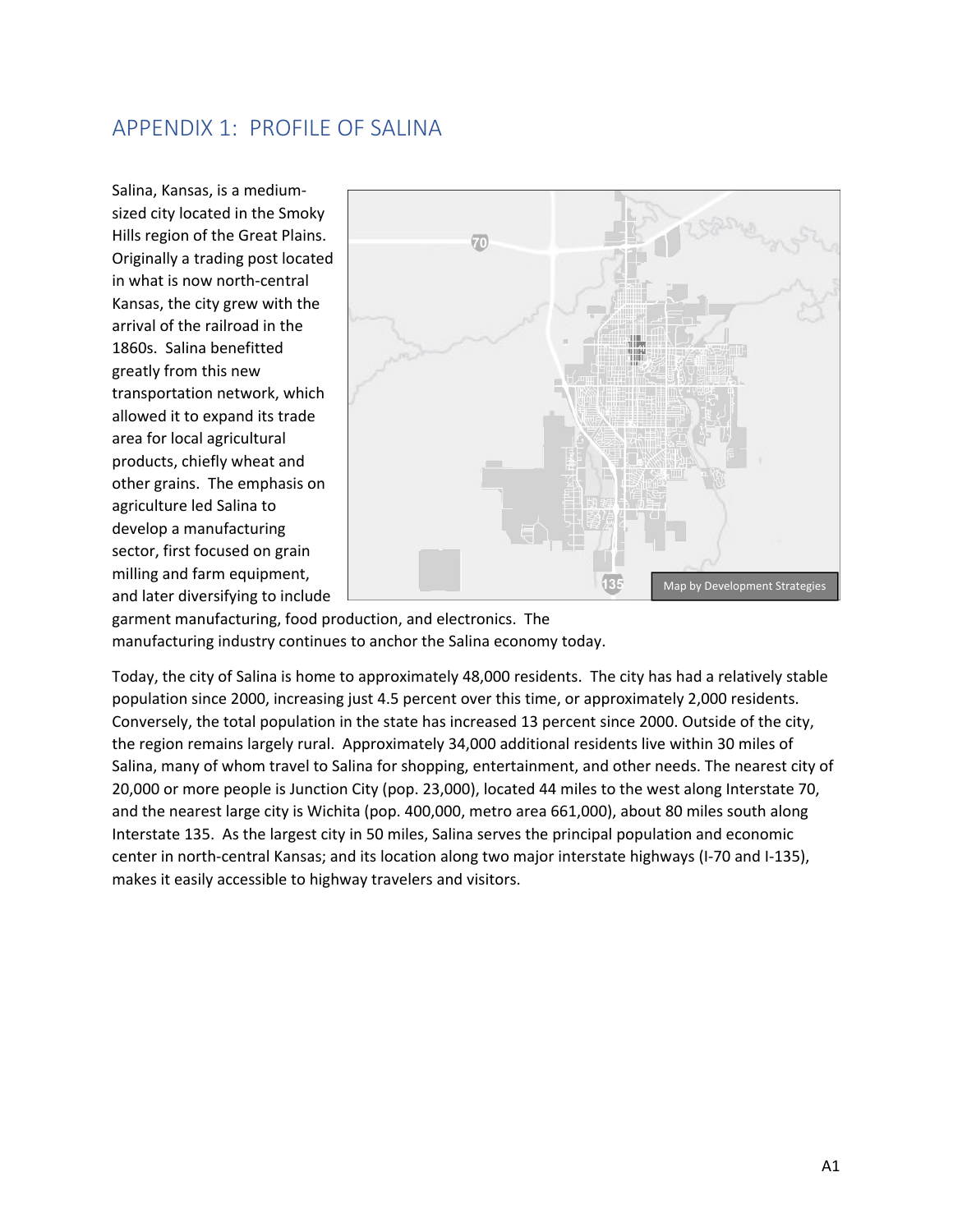The economy of central Kansas has also expanded over the long term, with Saline County emerging as the center of that economy. According to data from the U.S. Bureau of Economic Analysis (BEA), between 1970 and 2016 the total number of jobs in Saline County and the six counties that border Saline County<sup>1</sup> increased by 50 percent.

The total number of jobs in Saline County alone increased by 78 percent, or more than 17,000 jobs, from 1970 to 2016, which is approximately 1.5 times the growth rate of the other six counties. Saline County's share of the seven‐county jobs grew from 38 percent in 1970 to 46 percent as of 2016 data, accounting for the largest proportion of jobs over the past 46 years.

The location quotient (LQ) of industry employment in Saline County compared to the nation is displayed in graph to the right. Manufacturing is the most significant economic sector in Saline County with nearly double the proportion of manufacturing jobs when compared the nation as a whole. The second highest location quotient is for health care and social assistance, a growing industry that is generally well paying, while the third largest industry is "management of companies and enterprises." Large employment in the management of companies and enterprises field indicates Saline County<sup>2</sup> is home to a relatively large



#### Employment Growth in Saline and Six Adjacent Counties, 1970-2016

Saline County Location Quotient 2016 *U.S. Bureau of Economic Analysis, 2018*



<sup>&</sup>lt;sup>1</sup> Dickinson, Ellsworth, Lincoln, McPherson, Marion, and Ottawa counties.

 $2$  The "best" local economic data in the U.S. is maintained over time at the county level. That's why the emphasis here is on the county's economy. Salina, of course, is the biggest incorporated area within Saline County so, by extension, a very high proportion of the economic prowess of Saline County is captured with the city of Salina.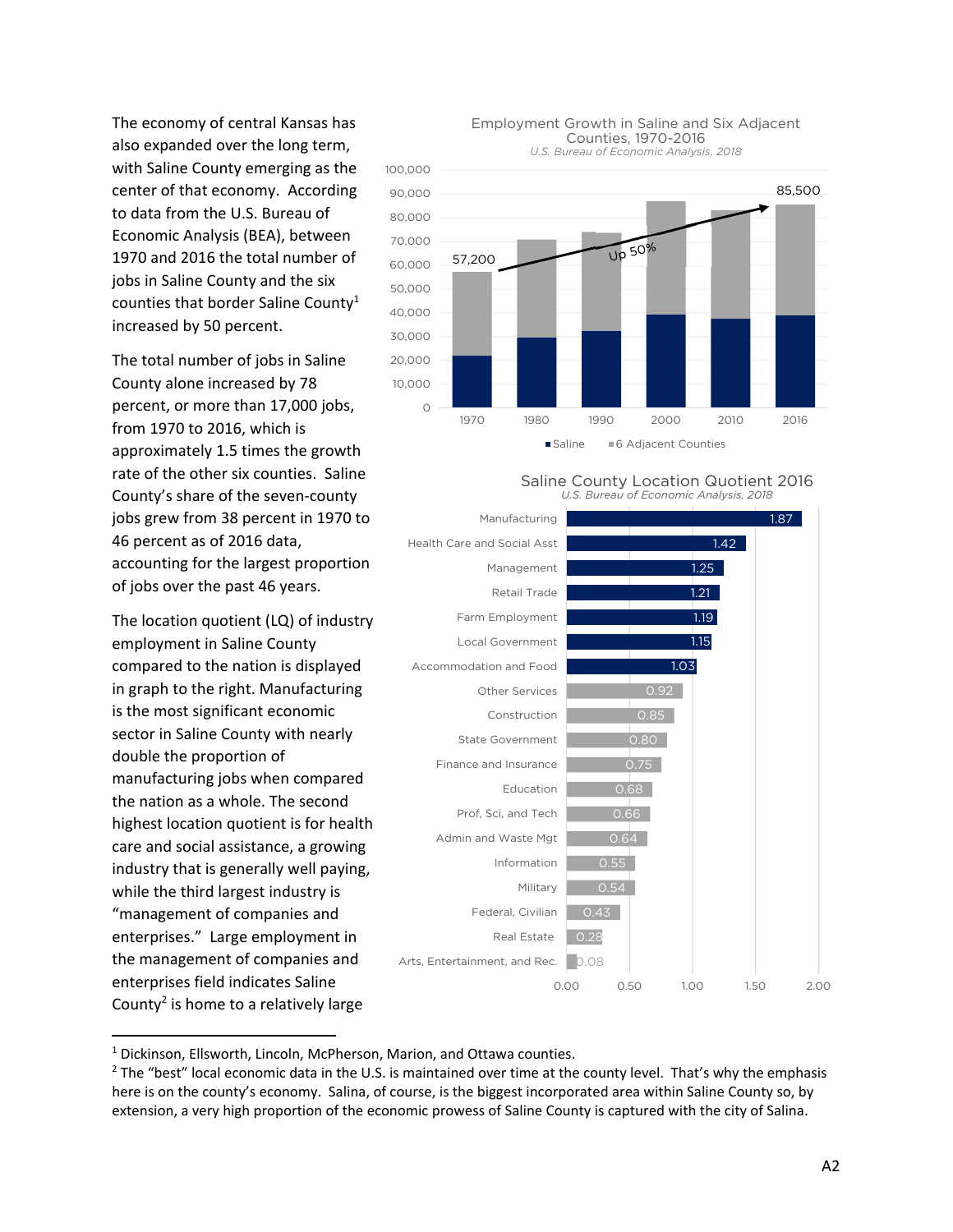cohort of headquarters operations and the commensurate employment and talent associated with managing business operations. A further indication of the above average leadership capacity in the county.

Retail trade in Saline County ranks as the fourth largest employment sector when compared to the U.S. economy with a location quotient of 1.21.<sup>3</sup> Retail trade is a key indicator of the strength of the tourism economy. The other key indicator is the accommodation and food sector where Saline LQ is a modest 1.03. Both of these LQs demonstrate that Saline County is able to attract more spending for retail and dining, as well as more overnight travelers, than its own population can support.

Farm employment in Saline County ranks as the fifth most significant job sector when compared to the American economy in 2016. In fact, in relative terms, farming has become more important in Saline County, as the 2016 employment location quotient of 1.19 is considerably higher than 0.52 in 1970. In other words, Saline County has actually become more important in the nation's agricultural sector than it has been in the past. Manufacturing, meanwhile, increased its location quotient in Saline County from 1.04 in 1970 (virtually the same share of jobs in the county as in the entire nation) to 1.87 in 2016, thus becoming much more important in the nation's manufacturing sector.

In short, with several LQs that are above 1.2, Saline County's economy reflects a healthy diversity which contributes to its ability withstand national economic downturns better than other locations and also its ability to adapt more quickly to new economic growth opportunities.

 $3$  If the share of jobs in a sector in Saline County was the same share as in the entire nation, the location quotient would be 1.0. Because the farm share in the county is a little higher than in the U.S.A., the location quotient is above 1.0. Sectors that are substantially above 1.0 indicate particular local economic strengths, but also can demonstrate vulnerabilities if there are economic downturns affecting those sectors more than others. Sectors with location quotients less than 1.0 are considered primarily dependent on local economic activities while those with LQs exceeding 1.0 are generally those that export much, or even most, of their production to other parts of the country or world.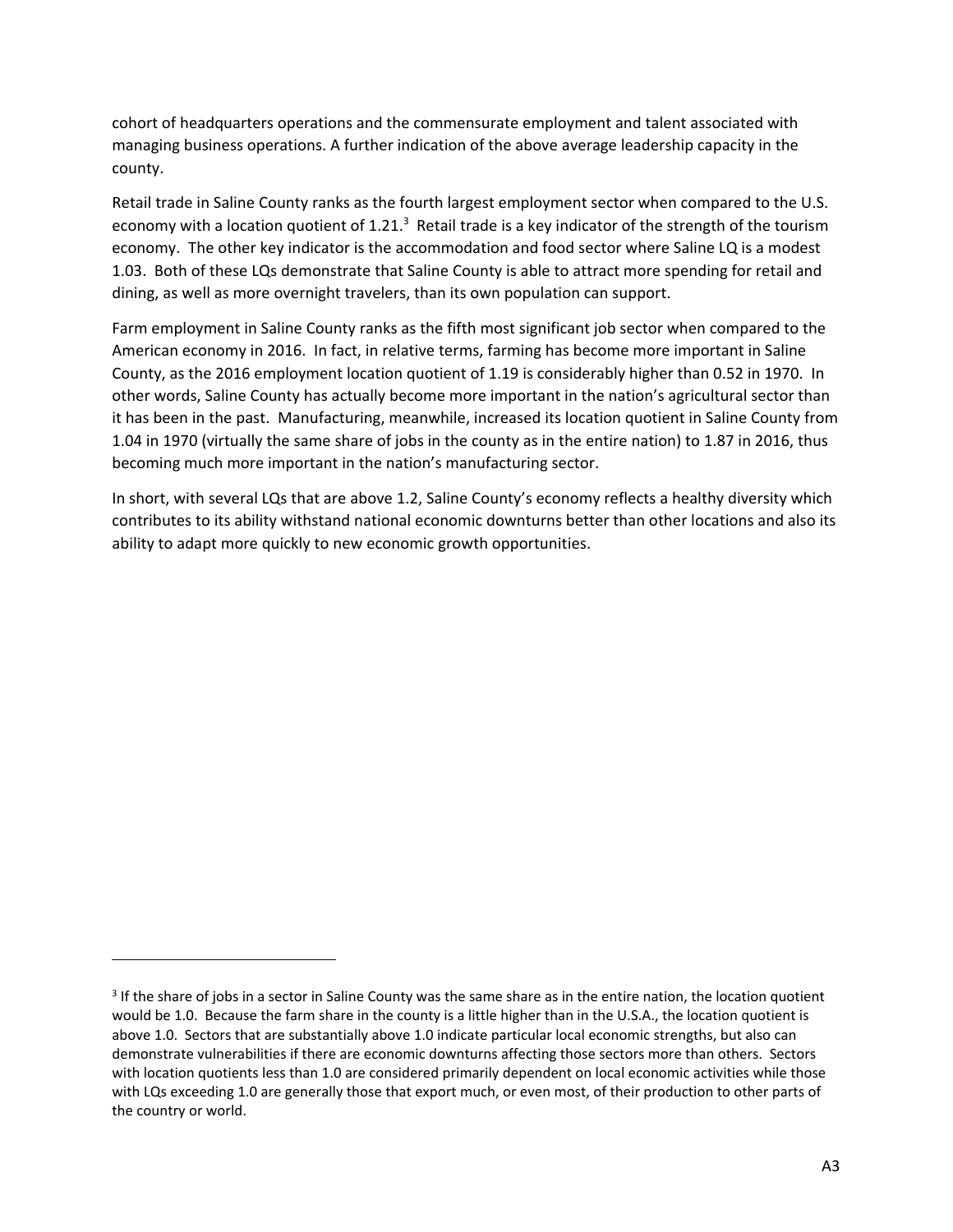# APPENDIX 2: DETAILED ANALYSIS OF THE SALINA FIELDHOUSE

#### Competitive Supply

There are five facilities within 125 miles of Salina that host youth basketball and volleyball tournaments that are ostensibly comparable to the proposed Salina Fieldhouse. There are also a number of larger facilities, including the Bicentennial Center in Salina and various arenas in other cities, that accommodate larger tournaments and a greater number of spectators, but these are not expected to compete directly with the Salina Fieldhouse. They are, of course, considered complementary to smaller facilities like the Fieldhouse because much larger tournaments can utilize both types of facilities simultaneously, if necessary.

#### **Wichita**

The closest and most comparable athletic complex is Wichita Hoops, which opened in two 50,000 square foot phases in 2014 and 2016.<sup>4</sup> The privately-owned facility can be configured for 12 basketball courts or 14 volleyball courts with electronic scoreboards, a strength and conditioning room, and two food courts. The facility hosts 20 to 25 tournaments annually, with plans to grow to 30.<sup>5</sup>

There are also two more comparable facilities in Wichita—the Wichita Sports Forum and the YMCA Farha Sports Centers. The Wichita Sports Forum was built in 2015 with funding through STAR Bonds.<sup>6</sup> The 148,000‐square foot facility has six basketball courts, 18 volleyball practice courts, one turf field for soccer, football, and baseball/softball, an athletic conditioning facility, and a 20,000-square foot trampoline park. In 2017, the Sports Forum was scheduled to host eight volleyball tournaments and 30 basketball tournaments, with anywhere from 30 to 120 teams per tournament.<sup>7</sup>

<sup>&</sup>lt;sup>4</sup> Wichita Hoops. "About Us." Accessed October 20, 2016 from http://www.wichitahoops.com/about-us/.

<sup>&</sup>lt;sup>5</sup> Phone conversation with Carlos Perez, General Manager, Wichita Hoops. November 1, 2016.

<sup>6</sup> Kansas Department of Commerce. *2015 STAR Bonds Annual Report*. February 16, 2016. Accessed October 20, 2016 from http://www.kslegislature.org/li/b2015\_16/committees/ctte\_s\_cmrce\_1/documents/testimony/20160216\_05.pdf.

<sup>&</sup>lt;sup>7</sup> Email from Drew Johnson, League Tournament Director & Facility Manager, Wichita Sports Forum. November 1, 2016.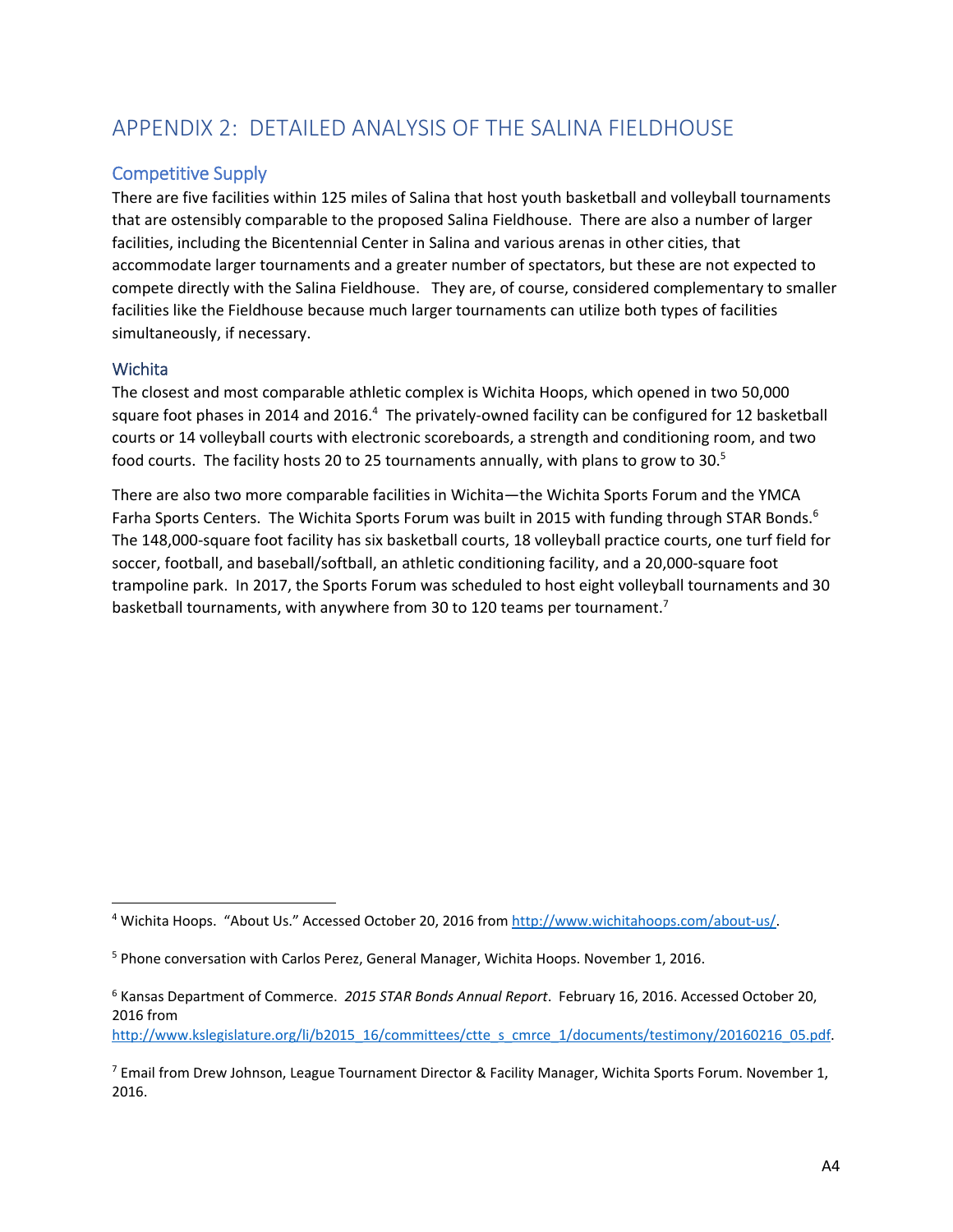The Farha Sports Centers are operated by the YMCA at two of its branches in Wichita. The first Farha Sports Center opened at the South Branch of the YMCA in 2007 and expanded in 2012 by adding eight



# **Nearest Comparable Facilities**

basketball courts. The second Farha Sports Center, with four full‐sized basketball courts and eight volleyball courts, was added to the Andover YMCA in 2015. $^8$  The two facilities, operated together, total 128,500 square feet and feature 32 hardwood courts for basketball and volleyball, and six turf fields. The Farha Sports Centers host 42 to 45 events per year in a mixture of the YMCA's own tournaments and tournaments managed by outside leagues and organizations.<sup>9</sup>

#### Topeka

In Topeka, the Sports Zone provides a venue for basketball and volleyball tournaments, totaling about ten weekend tournaments per year. Opened in 2001, the complex houses six volleyball courts, four basketball courts, six indoor soccer fields, and four outdoor football fields. The facility hosts its own basketball tournaments as well as outside club volleyball tournaments.<sup>10</sup>

<sup>8</sup> Sullivan, Beth. "YMCA Breaks Ground on Andover Sports Complex." *The Butler County Times‐Gazette*. November 8, 2014. http://www.butlercountytimesgazette.com/article/20141108/news/141109481.

<sup>9</sup> Phone conversation with Josh Whitson, Director of Sports Initiatives, Farha Sports Center. October 28, 2016.

<sup>&</sup>lt;sup>10</sup> Phone conversation with Theresa Knapp, Topeka SportZone, October 31, 2016.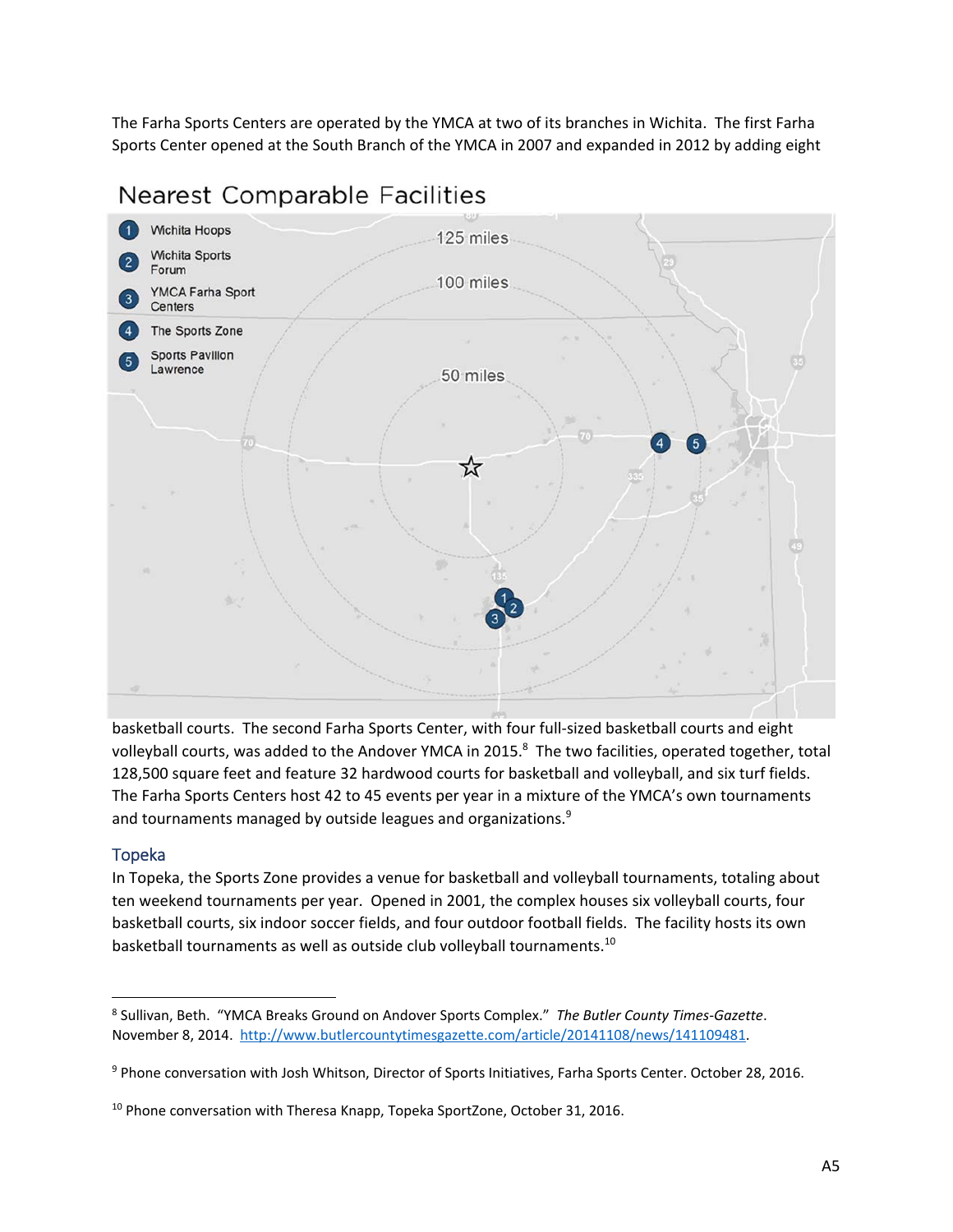#### Lawrence

The fifth comparable facility within 125 miles of Salina is the Lawrence Sports Pavilion at Rock Chalk Park, a city-managed recreation center that opened in 2014 with eight full-size basketball or 16 volleyball courts, an indoor soccer/sports arena, indoor walking/jogging track, weight and cardio rooms, meeting rooms, and concessions.<sup>11</sup> The facility typically hosts between 30 and 40 tournament events per year, of which half are typically basketball tournaments and half volleyball tournaments. Smaller weekend tournaments tend to have as few as 40 teams, but the facility has hosted as many as 295 teams at a single tournament over several days.<sup>12</sup>

Given the number of tournaments hosted at these comparable facilities, it is clear that a large market for basketball and volleyball competitions exists within central Kansas. But the closest facility that can host these types of events is Wichita Hoops, which is a distant 73 miles from Salina. Therefore, it is sensible to assume that Salina will be able to capture a portion of tournament demand, especially from communities within 75 miles of Salina, or communities to the west and the north, where no comparable facilities exist.

<sup>11</sup> Lawhorn, Chad. "City Sets Grand Opening Date for Rock Chalk Park Recreation Center." *Lawrence Journal‐* World. September 9, 2014. http://www2.ljworld.com/news/2014/sep/09/city-sets-grand-opening-date-rockchalk‐park‐recre/.

<sup>&</sup>lt;sup>12</sup> Phone conversation with Chad Tower, Facilities Operations Supervisor, Sports Pavilion Lawrence. November 2, 2016.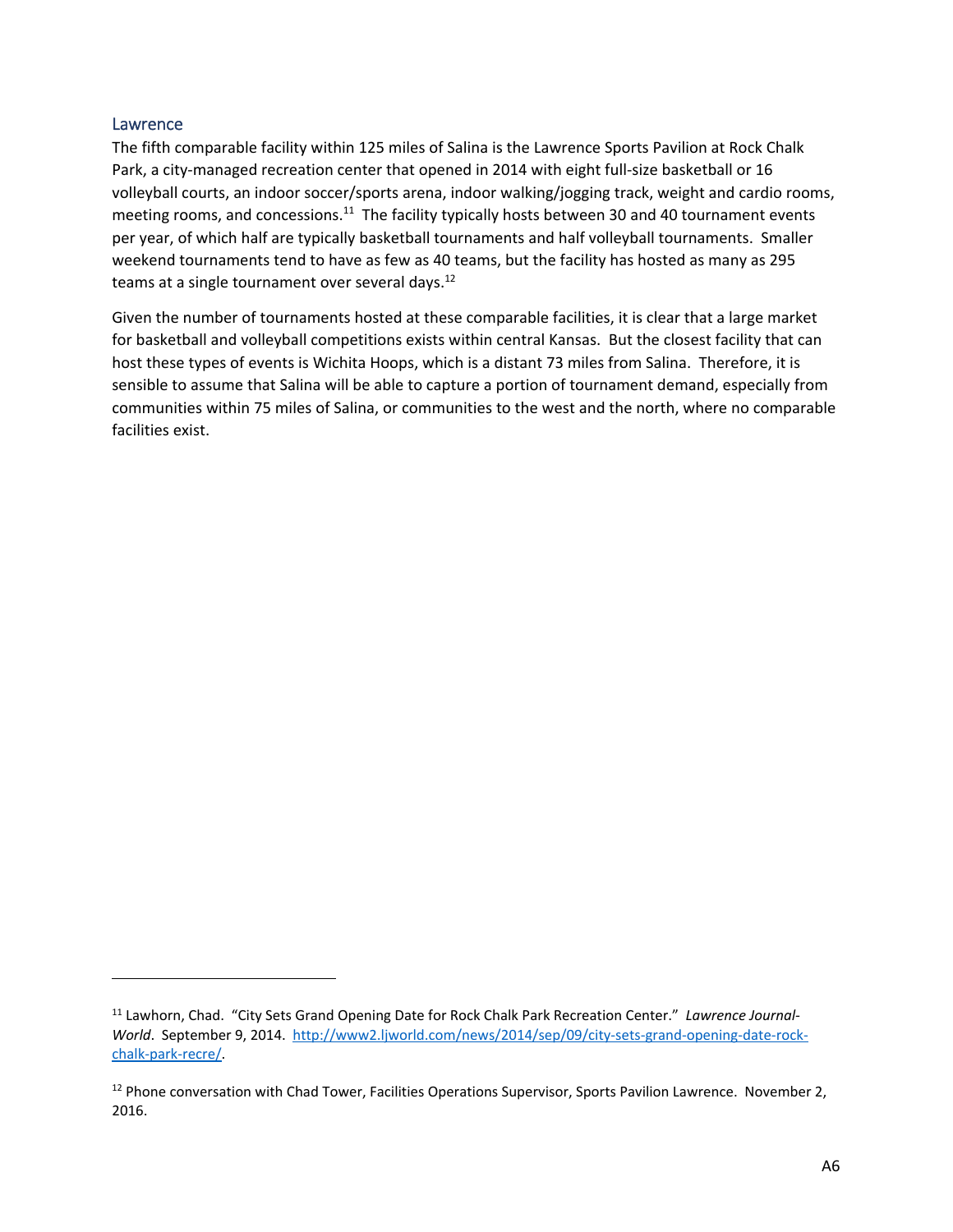### Table A 1

| Summary Information: Most Comparable Athletic Complexes to the Salina Fieldhouse                |                           |                                                                                                                                                                                                                                       |                                                                                         |                                                                                                                                                      |                                                                                                                   |                                                               |                                           |  |  |
|-------------------------------------------------------------------------------------------------|---------------------------|---------------------------------------------------------------------------------------------------------------------------------------------------------------------------------------------------------------------------------------|-----------------------------------------------------------------------------------------|------------------------------------------------------------------------------------------------------------------------------------------------------|-------------------------------------------------------------------------------------------------------------------|---------------------------------------------------------------|-------------------------------------------|--|--|
| Name                                                                                            | Year<br>Opened            | Facilities/Description                                                                                                                                                                                                                | Tournaments<br>per Year                                                                 | Teams per<br>Tournament                                                                                                                              | Percent non-<br>local teams                                                                                       | <b>Size</b><br>(Sq. Ft.)                                      | <b>Distance</b><br>from Salina<br>(Miles) |  |  |
| <b>The Salina</b><br><b>Fieldhouse</b><br>Subject                                               | 2017                      | Indoor sports facility with six hardwood<br>basketball courts and eight hardwood<br>volleyball courts, a turf field with batting<br>cages, a welcoming area, offices,<br>concessions and seating, and team<br>rooms.                  | 16 in year one,<br>growing to 26 in<br>year five                                        | 33 in year one,<br>growing to 46 in<br>year five, with 8 to<br>12 players per<br>team                                                                | 84% in 1st<br>year                                                                                                | 67.000                                                        |                                           |  |  |
| Wichita<br>Hoops<br>Wichita, KS                                                                 | 2014<br>(Phase I)<br>2016 | Privately-owned facility with 12<br>basketball courts or 14 volleyball courts<br>with electronic scoreboards, strength<br>(Phase II) and conditioning room, and two food<br>courts.                                                   | 20 to 25<br>basketball and<br>volleyball<br>tournaments,<br>with plans to<br>grow to 30 | Depends on<br>tournament type,<br>can be as high as<br>64 to 128 teams for As high as<br>outside<br>tournaments, with<br>8 to 12 players per<br>team | 95%                                                                                                               | 100,000<br>(50,000)<br>in Phase I<br>& 50,000<br>in Phase II) | 73                                        |  |  |
| Wichita<br><b>Sports</b><br>Forum<br>Wichita, KS                                                | 2015                      | Indoor sports facility with 6 basketball<br>courts, 18 volleyball practice courts, 1 turf<br>field for soccer, football, and<br>baseball/softball, conditioning facility,<br>and trampoline park.                                     | 30 basketball<br>tournaments<br>and 8 volleyball<br>tournaments                         | Between 30 and<br>120 teams per<br>tournament, with<br>between 7 and 14<br>players per team.                                                         | Heart of<br>America<br>Tournament<br>20%<br><b>JVA</b><br>Tournament<br>60%<br><b>Basketball</b><br>$10\% - 25\%$ | 148,000                                                       | 81                                        |  |  |
| <b>YMCA Farha</b><br><b>Sports</b><br><b>Centers</b><br>Wichita &<br><b>Andover, KS</b>         | 2007&<br>2015             | There are two Farha Sports Centers<br>located at two Wichita-area YMCA<br>branches. The centers are dedicated to<br>indoor sports and together feature 32<br>hardwood courts for basketball and                                       | 42 to 45<br>tournaments<br>per year, a mix<br>of YMCA and<br>outside                    | Depends                                                                                                                                              | Ranges from<br>0% non-local<br>to 30%                                                                             | 128,500<br>$(63,500 \&$<br>65,000)                            | 83                                        |  |  |
| <b>Sport Zone</b><br>Topeka, KS                                                                 | 2001                      | Indoor sports facility with 6 volleyball<br>courts, 4 basketball courts, 6 indoor<br>soccer fields, and 4 football fields. The<br>facility hosts its own basketball<br>tournaments as well as outside club<br>volleyball tournaments. | 10 weekend<br>tournaments<br>per year                                                   |                                                                                                                                                      | Most teams<br>are Kansas-<br>based, about<br>50% are non-<br>local                                                | 98,000                                                        | 104                                       |  |  |
| Lawrence<br><b>Sports</b><br><b>Pavilion at</b><br><b>Rock Chalk</b><br>Park<br>Lawrence,<br>KS | 2014                      | City managed recreation center with 8<br>full-size basketball or 16 volleyball<br>courts, indoor soccer/sports arena,<br>indoor walking/jogging track, weight<br>and cardio rooms, meeting rooms, and<br>concessions.                 | 30 to 40<br>tournaments<br>per year, about<br>half volleyball<br>and half<br>basketball | Between 40 and<br>250 teams per<br>tournament                                                                                                        | About 80%<br>of teams are<br>non-local                                                                            | 181,000                                                       | 125                                       |  |  |

At Farha Sports Centers in Wichita, the number of non‐local teams can range from zero to thirty percent of teams, given the tournament (the YMCA hosts a large number of intra-city competitions).<sup>13</sup> At the Sport Zone in Topeka, the number of local and non‐local teams likewise varies, with an average of about half non-local teams and half local teams.<sup>14</sup>

The Lawrence Sports Pavilion and Wichita Hoops, draw high percentages of non‐local teams, ranging from 80 percent to 95 percent of all teams, in some cases. Outside of Kansas at the Round Rock Sports Center, an 83,000‐square foot basketball‐ and volleyball‐focused indoor sports facility located in a

<sup>&</sup>lt;sup>13</sup> Phone conversation with Josh Whitson, Director of Sports Initiatives, Farha Sports Center. October 28, 2016.

<sup>&</sup>lt;sup>14</sup> Phone conversation with Theresa Knapp, Topeka SportZone, October 31, 2016.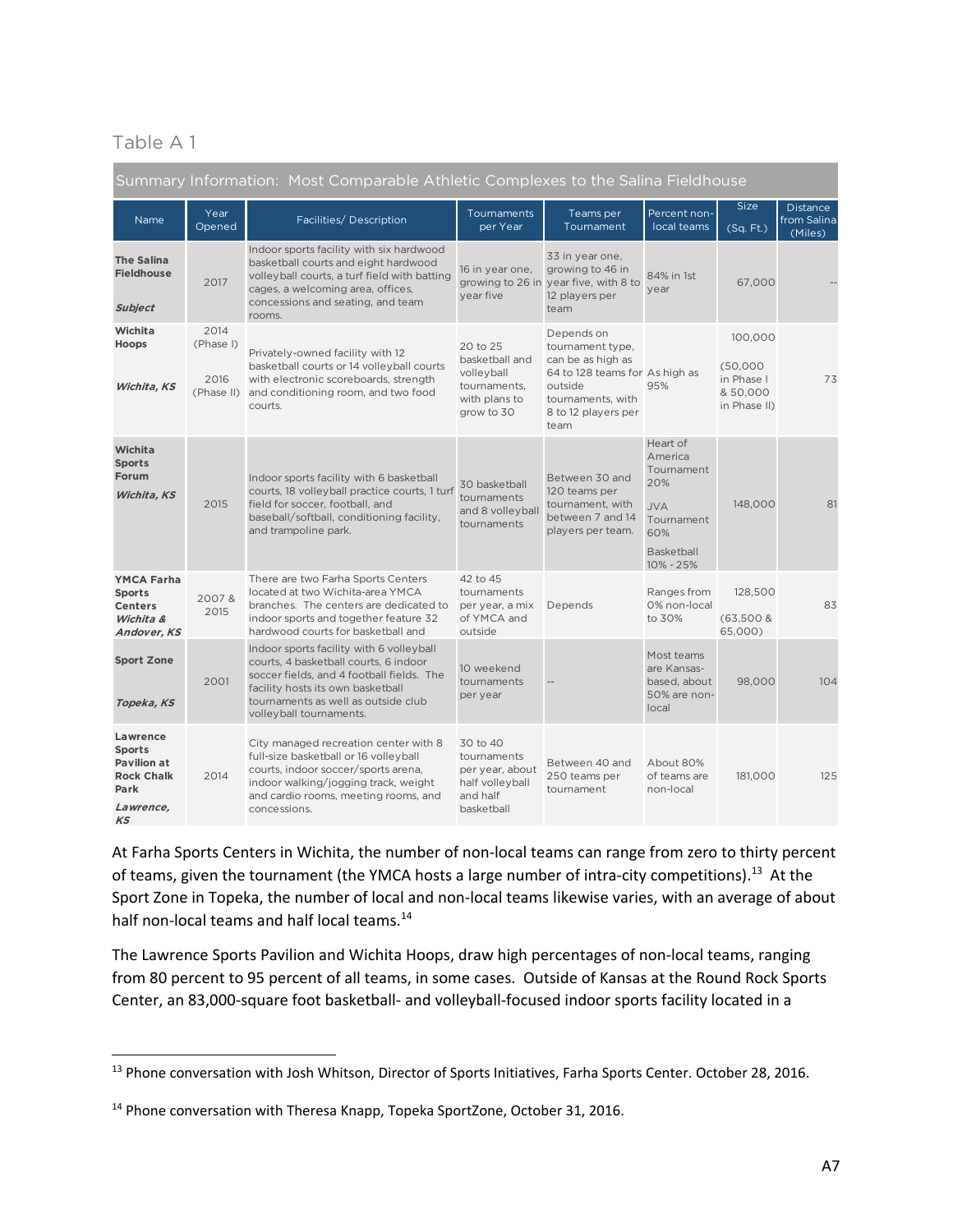suburb of Austin, Texas, the number of non‐local teams ranges from 30 percent to up to 70 percent (for regional and national competitions), with an average of about 50 percent local teams.<sup>15</sup>

The SFA/SFM report estimated that 68 percent of teams participating in Fieldhouse tournaments would be non-local. That percentage was 84 percent from July 2017 through July 2018, although the management has already increased the number of external tournaments for the next season, which will increase the proportion of non‐local teams.

From the number of teams, the number of athletes that can be attracted to the Salina Fieldhouse is estimated below. The expected number of players per team for youth basketball and volleyball teams can be expected to range from eight to 14 players. This range is based on interviews with facility managers at the comparable facilities and first year performance at the Fieldhouse.

#### Table A 2

| Projected Fieldhouse Tournament Trends and Non-Local Visitors: 2017-2023 |                                   |                                           |                                         |                                        |                                                   |                                       |  |  |
|--------------------------------------------------------------------------|-----------------------------------|-------------------------------------------|-----------------------------------------|----------------------------------------|---------------------------------------------------|---------------------------------------|--|--|
|                                                                          | Year One<br>Actual<br>(2017-2018) | Year Two<br>Projection<br>$(2018 - 2019)$ | Year Three<br>Projection<br>(2019-2020) | Year Four<br>Projection<br>(2020-2021) | <b>Year Five</b><br>Projection<br>$(2021 - 2022)$ | Year Six<br>Projection<br>(2022-2023) |  |  |
| Number of<br>Tournaments                                                 | 16                                | 18                                        | 21                                      | 23                                     | 24                                                | 26                                    |  |  |
| Number of Teams<br>per Tournament                                        | 30                                | 31                                        | 33                                      | 34                                     | 35                                                | 37                                    |  |  |
| <b>Total Number of</b><br><b>Teams at External</b><br><b>Tournaments</b> | 482                               | 558                                       | 693                                     | 782                                    | 840                                               | 962                                   |  |  |
| Non-Local Teams<br>(84%)                                                 | 405                               | 469                                       | 582                                     | 657                                    | 706                                               | 808                                   |  |  |
| Non-Local Visitors per<br>Team                                           | 39                                | 39                                        | 39                                      | 39                                     | 39                                                | 39                                    |  |  |
| Total Non-Local<br><b>Visitors</b>                                       | 15,800                            | 18,300                                    | 22.700                                  | 25,600                                 | 27,500                                            | 31,500                                |  |  |

Non‐local teams travel with coaches, family members, and friends. SFA/SFM estimates that each team player will bring between  $1\frac{1}{2}$  and three visitors each.<sup>16</sup> This report conservatively assumes a low value of 1½ and a high value of 3 additional visitors per participant per tournament. This is similar to the methodology used by the Lawrence Sports Pavilion at Rock Chalk Park, which estimates an average of 2½ "spectators" per team member (including coaches) over the course of a tournament for all participants at both local and non-local events.<sup>17</sup> This gives a lower limit of twelve additional spectators for a small team (eight participants) and an upper limit of 35 visitors for a large team (14 participants).

These assumptions were added to the total participants per team above to find the total number of visitors to Salina per year for the number of expected tournaments, as shown on the following table. In sum, the number of people associated with a team, including team members, coaches, and other

<sup>15</sup> Phone conversation with Evan Sanders, Sports Event Manager, Round Rock Sports Center. October 26, 2016.

<sup>16</sup> Sports Facility Advisory/Sports Facility Management (SFA/SFM). *Feasibility Summary Report: Salina Field House*. January 2016.

<sup>&</sup>lt;sup>17</sup> Phone conversation with Chad Tower, Facilities Operations Supervisor, Sports Pavilion Lawrence. November 2, 2016.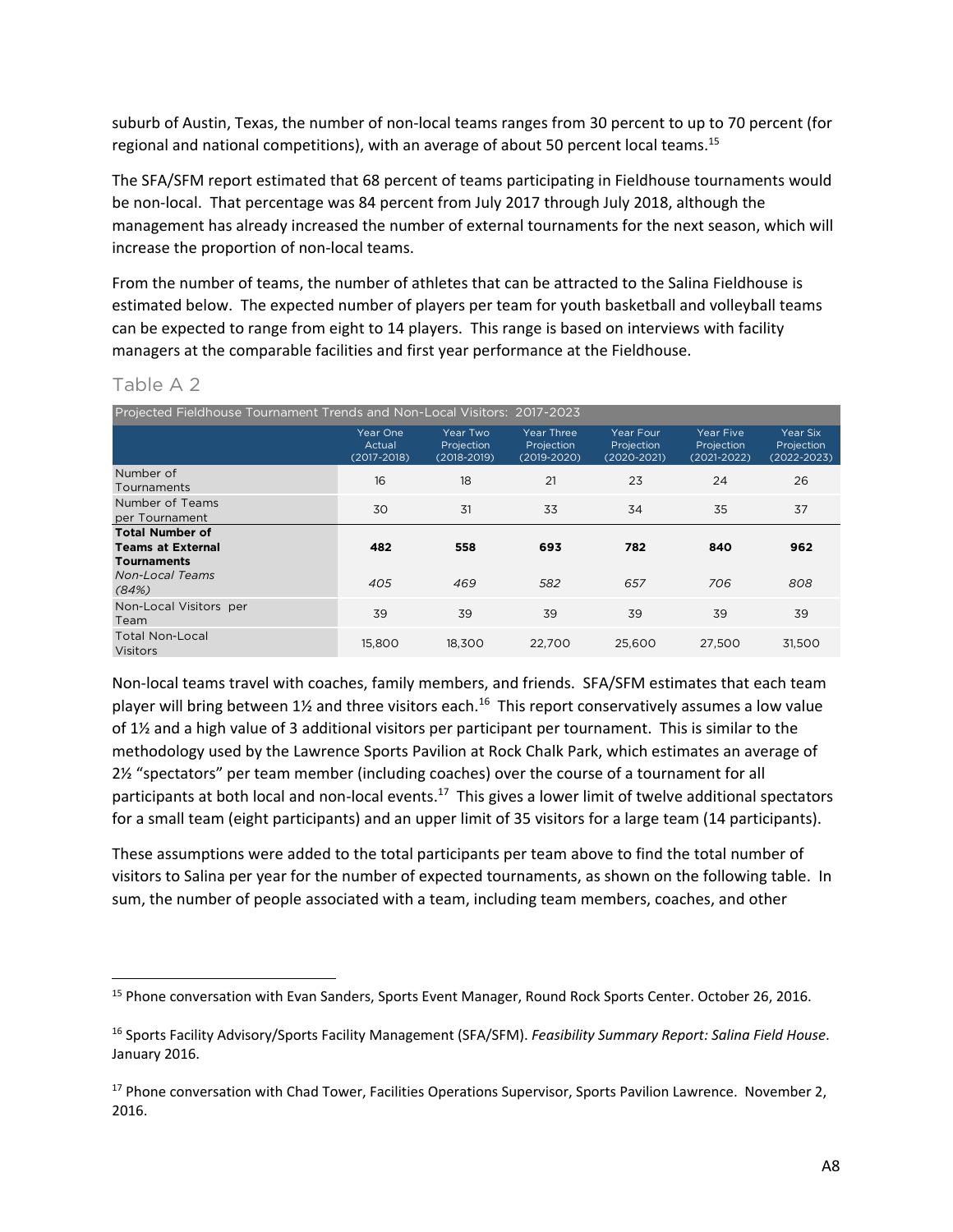spectators, ranged from 20 on the low end to 49 on the high end. Attendance was approximately 90 percent of projections in year one of operations.

| an. |  |  |  |  |
|-----|--|--|--|--|
|-----|--|--|--|--|

| Total Number of Visitors Projected to Participate in Tournaments at the Salina Fieldhouse, First Five Years<br>(Players, Coaches, Family Members, Other Spectators) |                                    |                                       |                                       |                                                |                                                   |                                                   |
|---------------------------------------------------------------------------------------------------------------------------------------------------------------------|------------------------------------|---------------------------------------|---------------------------------------|------------------------------------------------|---------------------------------------------------|---------------------------------------------------|
|                                                                                                                                                                     | Year One<br>Actual*<br>(2017-2018) | Year One<br>Projection<br>(2017-2018) | Year Two<br>Projection<br>(2018-2019) | <b>Year Three</b><br>Projection<br>(2019-2020) | <b>Year Four</b><br>Projection<br>$(2020 - 2021)$ | <b>Year Five</b><br>Projection<br>$(2021 - 2022)$ |
| <b>Non-Local Teams</b>                                                                                                                                              |                                    |                                       |                                       |                                                |                                                   |                                                   |
| Low Estimate                                                                                                                                                        |                                    |                                       |                                       |                                                |                                                   |                                                   |
| 20 total visitors per<br>(8 team members<br>and 12 spectators)                                                                                                      | 8,100                              | 9,060                                 | 11,424                                | 13,138                                         | 14,362                                            | 16,266                                            |
| <b>High Estimate</b>                                                                                                                                                |                                    |                                       |                                       |                                                |                                                   |                                                   |
| 49 total visitors per<br>team<br>(14 team members<br>and 35 spectators)                                                                                             | 19,845                             | 22,197                                | 27,989                                | 32,187                                         | 35,186                                            | 39,851                                            |
| <b>Local Teams</b>                                                                                                                                                  |                                    |                                       |                                       |                                                |                                                   |                                                   |
| Low Estimate                                                                                                                                                        |                                    |                                       |                                       |                                                |                                                   |                                                   |
| 20 total visitors per<br>(8 team members<br>and 12 spectators)                                                                                                      | 1,540                              | 4,260                                 | 5,376                                 | 6,182                                          | 6,758                                             | 7,654                                             |
| <b>High Estimate</b>                                                                                                                                                |                                    |                                       |                                       |                                                |                                                   |                                                   |
| 49 total visitors per<br>team<br>(14 team members<br>and 35 spectators)                                                                                             | 3,773                              | 10,437                                | 13,171                                | 15,147                                         | 16,558                                            | 18,753                                            |

*\*Estimated based on the number of teams and visitors per team; data provided by the city included total attendance, which would count one attendee multiple times for a multiple-day event.*

The SFA/SFM *Feasibility Summary Report* estimates that each tournament lasts an average of three days, so the number of visitors is multiplied by three in order to arrive at the number of visitor‐days to Salina as a result of tournaments. Based on an interview with Josh Whitson, the Director of Sports Initiatives for the Greater Wichita YMCA, an estimation of an average of two days per event may be more reasonable (as well as conservative for purposes of ultimately projecting STAR Bond‐eligible tax revenues). Since the planned events will take place on weekends and involve travel, modeling created for this report assumes an average event length of 2.0 days per event because teams may not stay for the entirety of a tournament if they are eliminated. The following table shows the total number of visitor‐days based on the assumptions in the previous tables. This estimation is slightly more conservative than the estimates provided in the *Feasibility Summary Report* because of a reduction in the number of spectators per participant and the average duration of stay.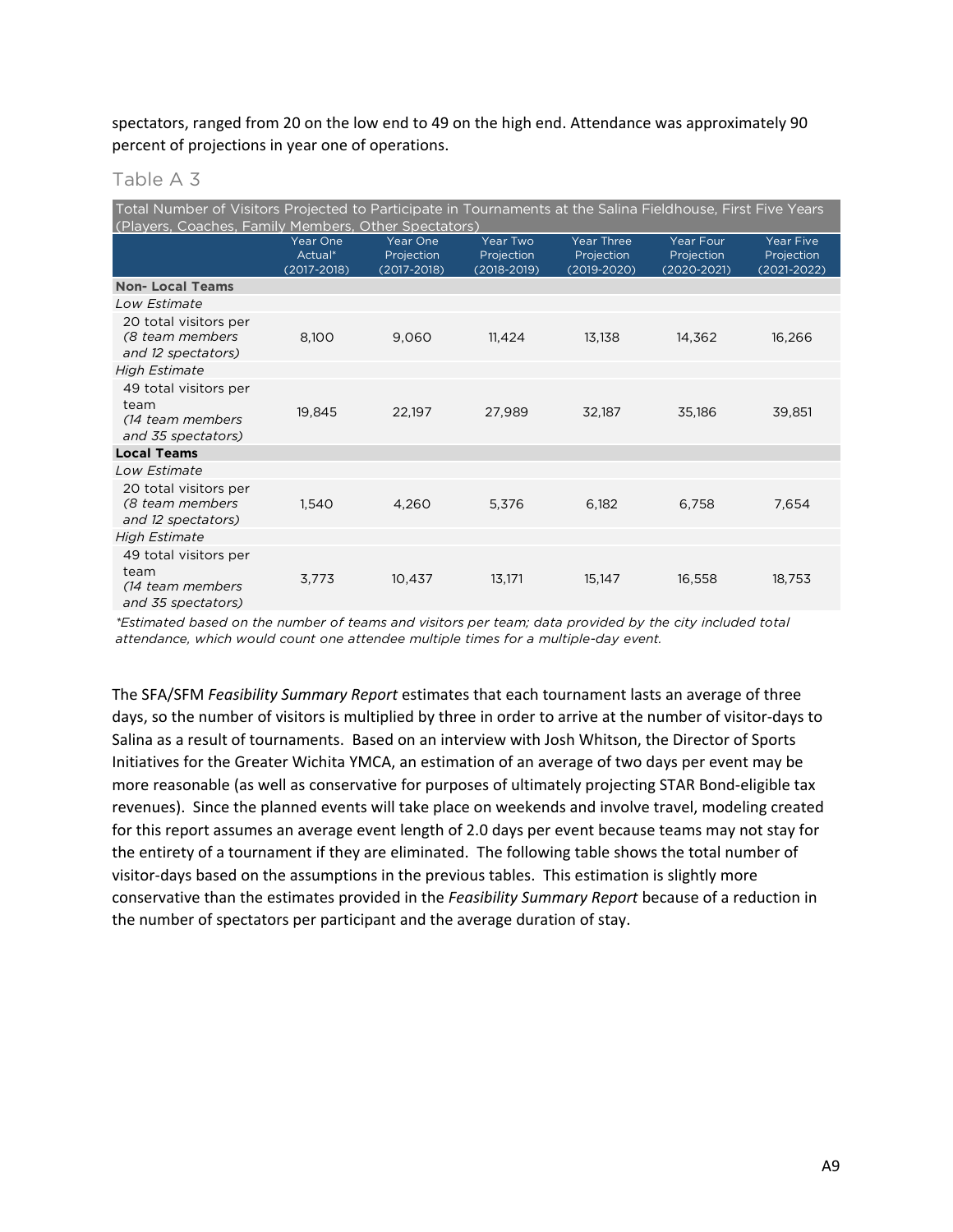#### Table A 4

| Annual "Visitor-Days" Projected to be Generated by Events at the Salina Fieldhouse, First Five Years |                                    |                                       |                                              |                                                    |                                        |                                        |  |
|------------------------------------------------------------------------------------------------------|------------------------------------|---------------------------------------|----------------------------------------------|----------------------------------------------------|----------------------------------------|----------------------------------------|--|
|                                                                                                      | Year One<br>Actual*<br>(2017-2018) | Year One<br>Projection<br>(2017-2018) | <b>Year Two</b><br>Projection<br>(2018-2019) | <b>Year Three</b><br>Projection<br>$(2019 - 2020)$ | Year Four<br>Projection<br>(2020-2021) | Year Five<br>Projection<br>(2021-2022) |  |
| <b>Non-Local Teams</b>                                                                               |                                    |                                       |                                              |                                                    |                                        |                                        |  |
| Low Estimate<br>20 total visitors per<br>team                                                        | 31.400                             | 18,120                                | 22,848                                       | 26,275                                             | 28,723                                 | 32,531                                 |  |
| <b>High Estimate</b><br>40 total visitors per<br>team                                                |                                    | 44.394                                | 55,978                                       | 64.374                                             | 70.372                                 | 79.701                                 |  |
| <b>Local Teams</b>                                                                                   |                                    |                                       |                                              |                                                    |                                        |                                        |  |
| Low Estimate<br>20 total visitors per<br>team                                                        |                                    | 8,520                                 | 10.752                                       | 12,365                                             | 13.517                                 | 15.309                                 |  |
| <b>High Estimate</b><br>40 total visitors per<br>team                                                | 6.000                              | 20,874                                | 26,342                                       | 30,294                                             | 33,116                                 | 37,507                                 |  |

*\*Non-local visitor data was provided for this specific metric; however, local attendance is estimated.*

Actual year one tournament counts were slightly lower than initially projected by SFA/SFM in the *Feasibility Summary Report*; however, the Fieldhouse should be able to attract additional tournaments each year over the next five years, as evidenced by the fact that two additional tournaments are already on the books for the 2018‐2019 season. Modified projections for years two through six are summarized in the following table.

#### Table A 5

| Projected Fieldhouse Tournament Trends and Non-Local Visitors: 2017-2023 |                                       |                                           |                                             |                                            |                                                   |                                           |  |
|--------------------------------------------------------------------------|---------------------------------------|-------------------------------------------|---------------------------------------------|--------------------------------------------|---------------------------------------------------|-------------------------------------------|--|
|                                                                          | Year One<br>Actual<br>$(2017 - 2018)$ | Year Two<br>Projection<br>$(2018 - 2019)$ | Year Three<br>Projection<br>$(2019 - 2020)$ | Year Four<br>Projection<br>$(2020 - 2021)$ | <b>Year Five</b><br>Projection<br>$(2021 - 2022)$ | Year Six<br>Projection<br>$(2022 - 2023)$ |  |
| Number of<br>Tournaments                                                 | 16                                    | 18                                        | 21                                          | 23                                         | 24                                                | 26                                        |  |
| Number of Teams<br>per Tournament                                        | 30                                    | 31                                        | 33                                          | 34                                         | 35                                                | 37                                        |  |
| <b>Total Number of</b>                                                   |                                       |                                           |                                             |                                            |                                                   |                                           |  |
| <b>Teams at Exterma;</b>                                                 | 482                                   | 558                                       | 693                                         | 782                                        | 840                                               | 962                                       |  |
| <b>Tournaments</b><br>Non-Local Teams<br>(84%)                           | 405                                   | 469                                       | 582                                         | 657                                        | 706                                               | 808                                       |  |
| Non-Local Visitors per<br>Team                                           | 39                                    | 39                                        | 39                                          | 39                                         | 39                                                | 39                                        |  |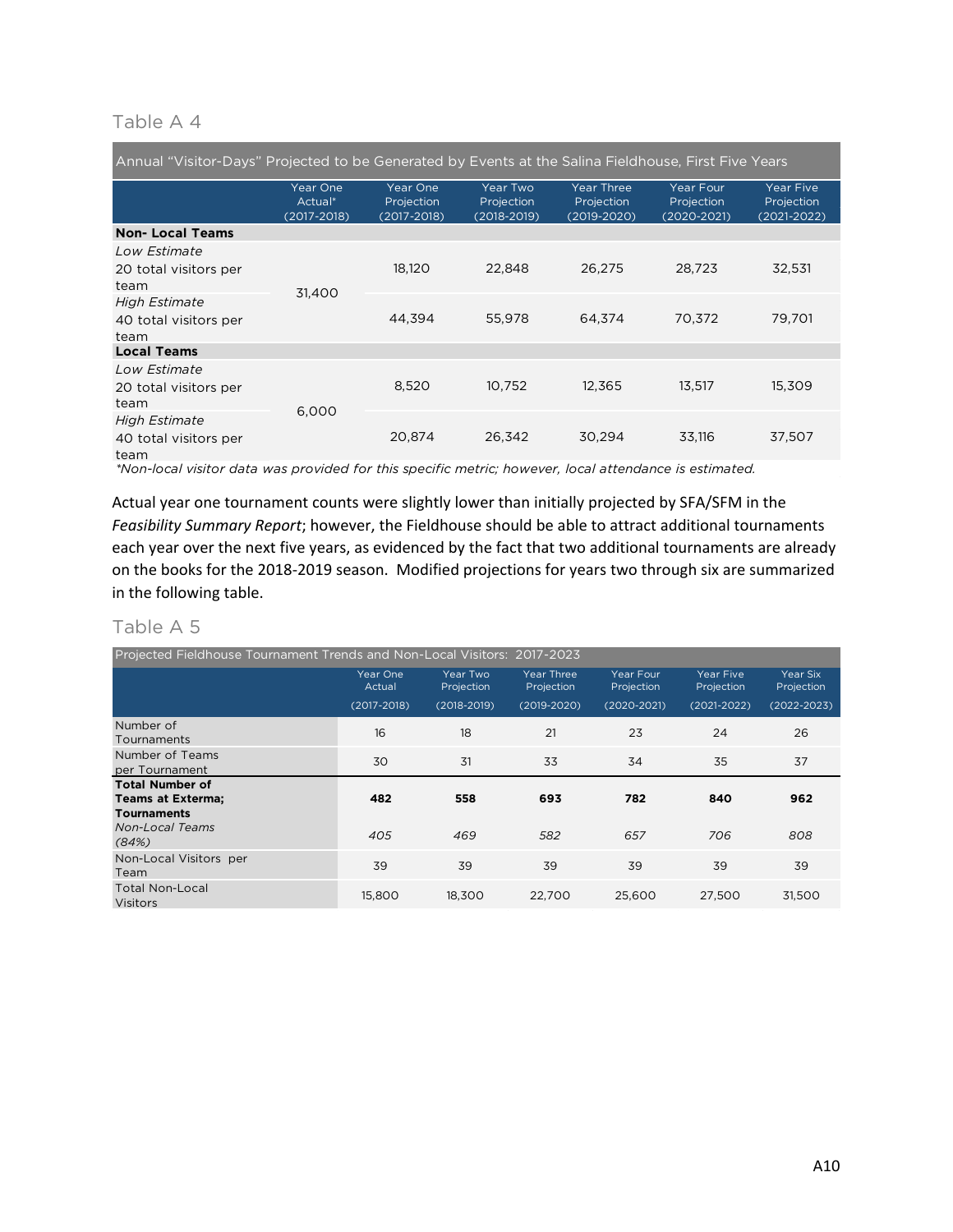#### STAR Bond‐Eligible Tax Revenue Implications

#### Local Visitors

The Salina Fieldhouse is designed to provide recreational facilities for Salina residents as well as serve as an economic development tool by attracting visitors and money from outside of Salina. It is assumed, however, that local residents will generate a relatively fixed overall level of spending at Salina restaurants, retailers, and entertainment venues. But the location of this spending (i.e., Downtown vs. elsewhere, one restaurant vs. another) is constantly influenced by the attractiveness and familiarity of one location versus another.

Two types of local visitors are discussed here: non-event visitors and event visitors.

- Salina Fieldhouse will attract local residents through its general athletic programming with weekly classes, practices, open gym, and other year‐round activities. The economic impact to the Downtown STAR Bond district generated by local attendees will be relatively low. Many may coordinate their visits to the Fieldhouse with dining at district restaurants and other activities, but local-generated spending is substantially lower than visitor-generated spending.
- During event weekends, the Fieldhouse will attract local teams to compete in tournaments. As noted above, Downtown hosted nearly 11,000 local event visitors in year one; however, these visitors had relatively few options downtown to shop or eat. Overall, these visitors are not expected to generate a large amount of net new spending within the City of Salina (after all, they already live in the city and spend their money in the city), although the increase in activity and attractions Downtown could lead to a small shift in spending away from other parts of Salina to the Downtown area.

Overall, the economic and tax impact of local visitors to Salina Fieldhouse events was not explicitly estimated for the purposes of this report. Though that overall economic impact may be small citywide, this increase in Downtown activity will surely lead to spillover spending at Downtown merchants.

#### Non‐Local Visitors

According to data provided by the Salina Parks and Recreation Department, non‐local attendance totaled nearly 15,700 in the first year of operations, or about 32 per tournament team—total attendance was 18,700. Many of these visitors attended multiple games over a two-day period, on average, so they generated approximately double the visitor days—15,700 attendees would generate 31,400 visitor days because they stay for two days*.* These visitors are expected to stay in local hotels during tournaments.18

Visit Salina, estimates that the average traveler visiting Salina for youth sports or cultural amenities spends approximately \$93 per day when in Salina, excluding the cost of travel to and from Salina. Of this, a portion is spent on lodging. Smith Travel Research data, provided by Visit Salina, indicates that

 $18$  Some of these non-local visitors may able to "commute" on a daily basis to the tournaments, so it is estimated that 70 percent of non‐local visitors will stay at local hotels. Statistics assume 9 players per basketball team, 10 per volleyball team, 20 per gymnastics squad, and 12 each per soccer and/or softball team. The attendance figures provided assume three spectators per participant.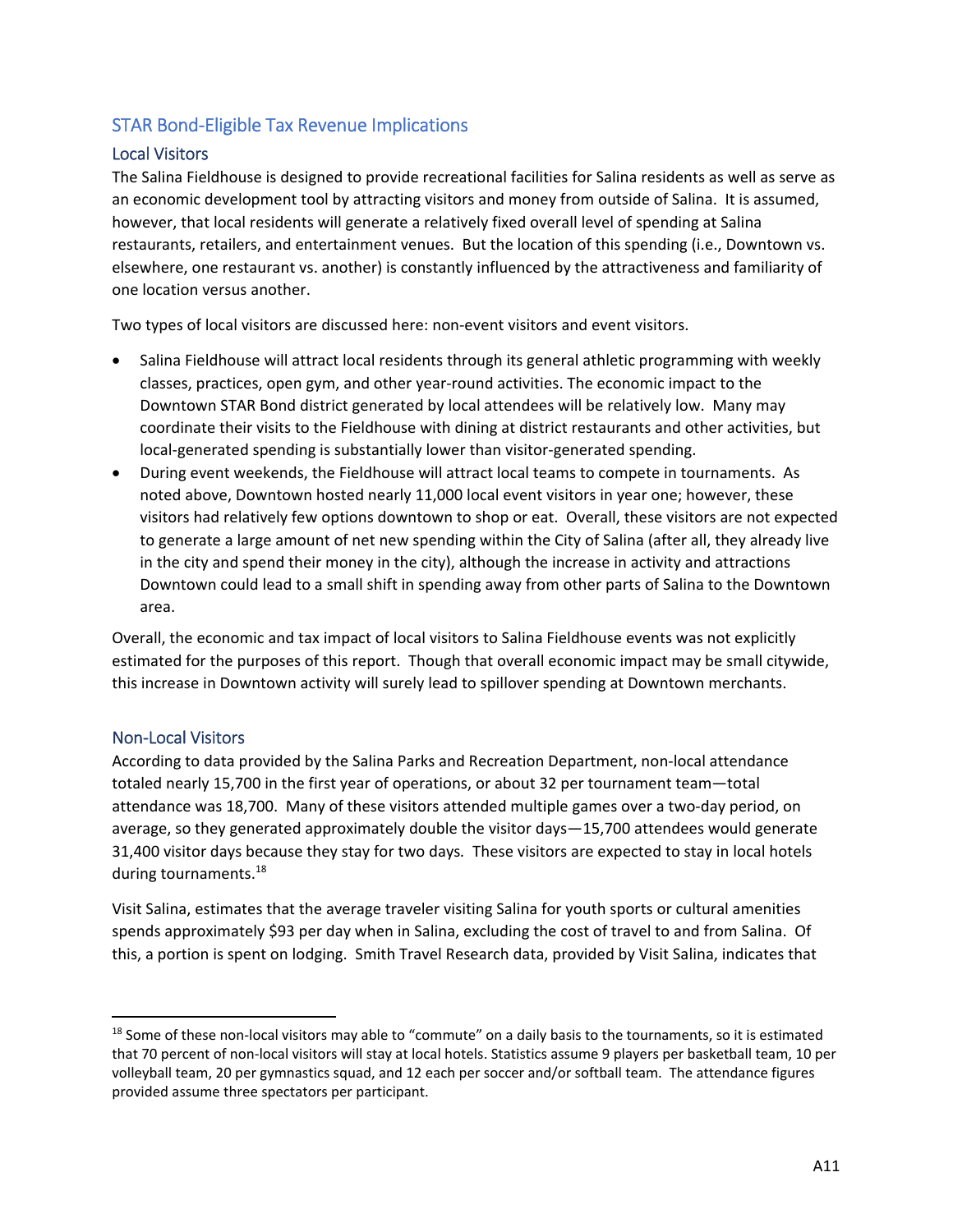average daily revenue at Salina hotels was \$77.61 for the year ending in July 2018.<sup>19</sup> Adding transient and sales tax rates of 15.45 percent brings the total average cost of a hotel room to \$89.60.

In the case of the Salina Fieldhouse, families and teammates are assumed to share hotel rooms, at an assumed average of three people per room. At \$89 in average total spending per visitor per day, an \$89.60 hotel room split between three people accounts for about 32 percent of daily spending, or approximately \$29.87 per person per night. This leaves \$63.13 per person for meals, shopping, entertainment, and other incidentals per visitor day.<sup>20</sup>

Almost all of the \$63.13 in non‐lodging spending per non‐local visitor per day will fall into categories that generate taxable sales, such as food and beverage (both in restaurants and at grocery stores), retail, and entertainment.

It is assumed that approximately 70 percent of non-local visitors will choose to stay overnight, as families located within 50 or 60 miles may choose to commute to Salina each day for the tournament.

The impact of this visitor spending is shown in the table below, with estimated new revenues broken out by hotel and other (meals, retail, and entertainment) categories. The approximate increase in spending at Salina hotels is expected to increase from \$263,000 in year one to \$472,000 in year five, increasing demand not just at the new Downtown hotel, but in hotels throughout Salina. Likewise, total new spending by non-local guests on meals, retail, and entertainment will increase from almost \$1,693,000 in year one to almost \$3,032,000 in year five. The potential for this new spending to be captured within the STAR Bond district is discussed in the following paragraph.

<sup>19</sup> Smith Travel Research. *Hotel Occupancy Report*, August 2018.

 $20$  This is comparable to the federal government per diem allowance for Salina, which is \$93 per night for lodging (single occupancy) and \$51 for meals and incidentals. U.S. General Services Administration. *Fiscal Year Per Diem Rates for Kansas*. Accessed September 20, 2018 from http://www.gsa.gov/portal/category/100120.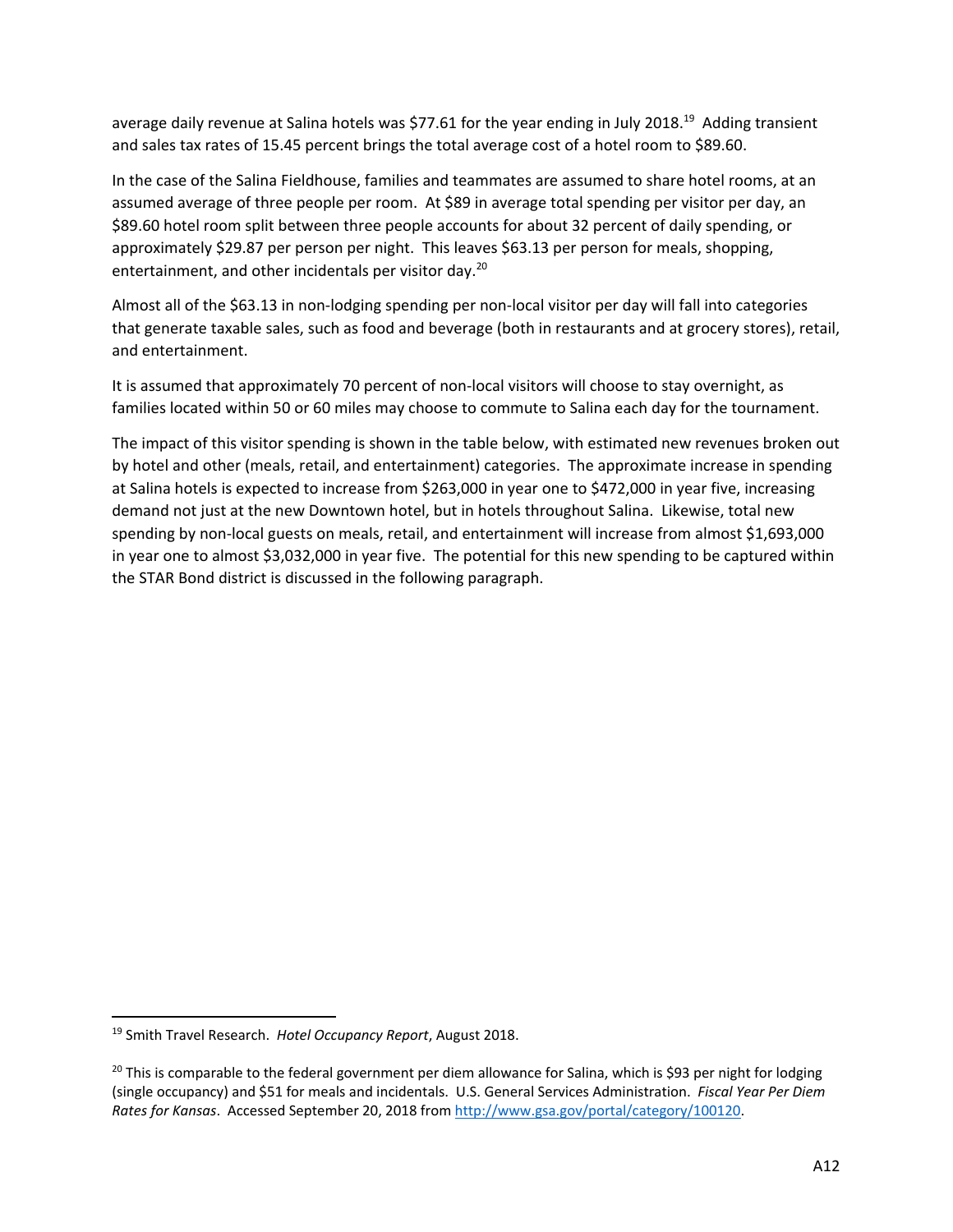#### Table A 6

| Taxable Spending Generated by Non-Local Fieldhouse Visitors in Salina, 2017-2023                |                                       |                                           |                                                    |                                            |                                           |                                           |
|-------------------------------------------------------------------------------------------------|---------------------------------------|-------------------------------------------|----------------------------------------------------|--------------------------------------------|-------------------------------------------|-------------------------------------------|
|                                                                                                 | Year One<br>Actual<br>$(2017 - 2018)$ | Year Two<br>Projection<br>$(2018 - 2019)$ | <b>Year Three</b><br>Projection<br>$(2019 - 2020)$ | Year Four<br>Projection<br>$(2020 - 2021)$ | YearFive<br>Projection<br>$(2021 - 2022)$ | Year Six<br>Projection<br>$(2022 - 2023)$ |
| <b>Estimated Visitor-Days</b>                                                                   | 31.400                                | 36,600                                    | 45,400                                             | 51,200                                     | 55,000                                    | 63,000                                    |
| Non-Local Visitors<br><b>Staying Overnight</b><br>(70%)                                         | 21,980                                | 25,620                                    | 31,780                                             | 35,840                                     | 38,500                                    | 44,100                                    |
| Hotel Room Nights<br>Generated                                                                  | 7,327                                 | 8,540                                     | 10,593                                             | 11,947                                     | 12,833                                    | 14,700                                    |
| <b>Hotel Room Spending</b><br>per Person (Average)                                              | \$29.87                               | \$30.47                                   | \$31.08                                            | \$31.70                                    | \$32.33                                   | \$32.98                                   |
| Meals, Retail,<br>Entertainment & Other<br>Spending per Person<br>(Average)                     | \$63.13                               | \$64.39                                   | \$65.68                                            | \$66.99                                    | \$68.33                                   | \$69.70                                   |
| <b>Total Spending</b><br><b>Generated at Hotels</b>                                             | \$656,500                             | \$780,600                                 | \$987,600                                          | \$1,136,100                                | \$1,244,800                               | \$1,454,400                               |
| <b>Total Spending</b><br>Generated at<br>Restaurants, Retailers,<br>and Entertainment<br>Venues | \$1,982,300                           | \$2,356,800                               | \$2,981,900                                        | \$3,430,100                                | \$3,758,400                               | \$4,391,100                               |
| <b>Total Additional Visitor</b><br>Spending Impact (all<br>of Salina)                           | \$2,638,800                           | \$3,137,400                               | \$3,969,500                                        | \$4,566,200                                | \$5,003,200                               | \$5,845,500                               |

The influx of between 15,700 (year one) and 31,500 (year six) visitors, staying for an average of two nights each, will generate demand for between 7,300 (year one) and 14,700 (year six) hotel room‐nights throughout Salina, with a percentage of those guests captured at the new Downtown Homewood Suites by Hilton.

The increases in non-local visitor activity triggered by the Fieldhouse alone are also expected to increase revenue at downtown restaurants, retailers, and entertainment venues.

Non‐local visitors to the Salina Fieldhouse will be more likely to patronize establishments convenient to the Fieldhouse and new District attractions, such as The Alley, than non‐local visitors from other parts of the city. Therefore, it can be assumed that the proportion of spending by these visitors within the STAR Bond district will be much higher than 3.3 percent. The following table illustrates the amount of visitor spending that could be captured within the District if it were to capture 20 percent of total visitor spending. Capture rates can increase over time through cooperative measures taken by District anchors such as, common marketing efforts to attract a large number of Fieldhouse visitors to the Downtown hotel or to nearby restaurants.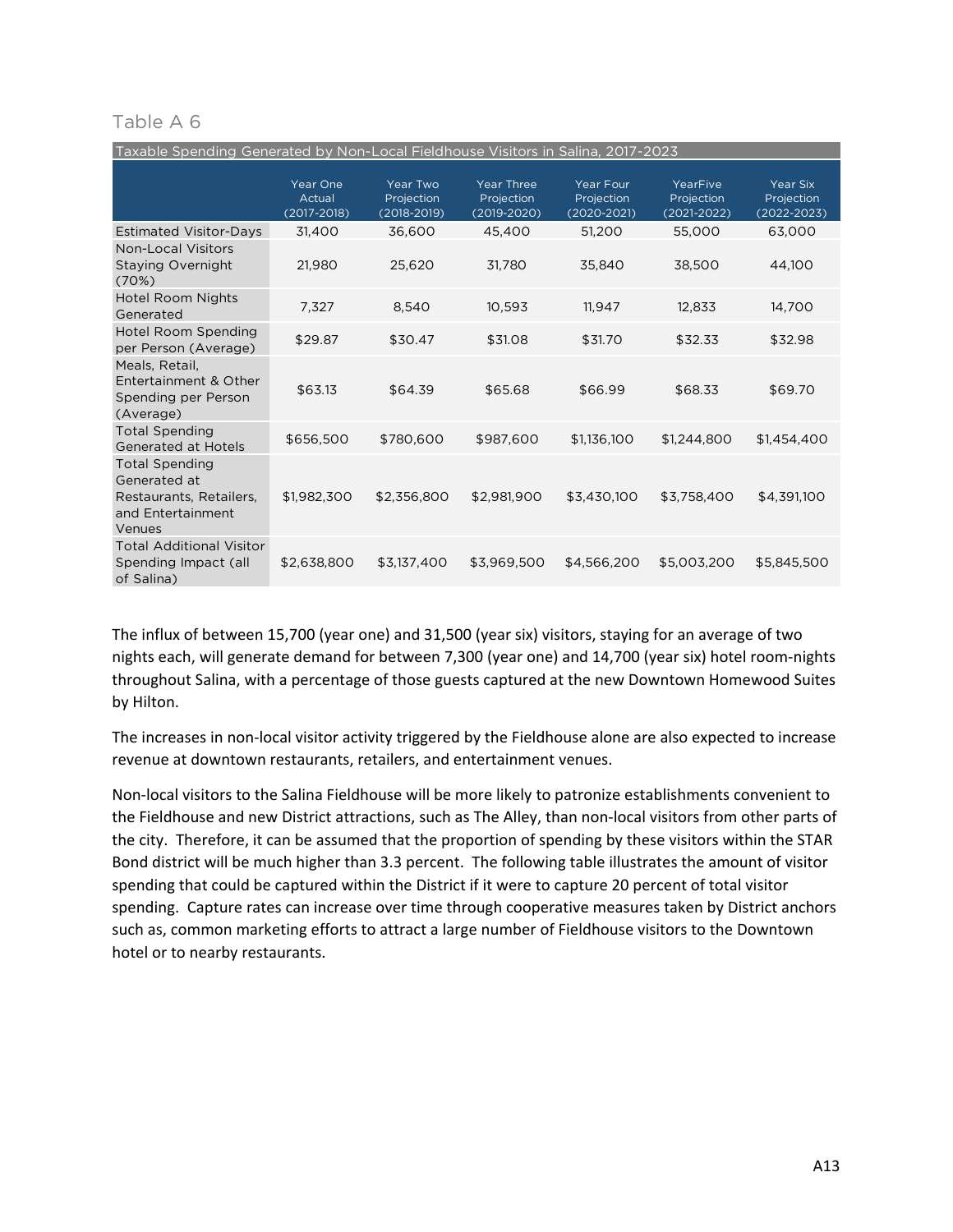#### Table A 7

| Potential STAR Bond-Eligible Tax Revenues Generated in Downtown Salina by Fieldhouse Visitors at<br>20Percent of Spending in the City of Salina, 2017-2023 |                                       |                                       |                                             |                                            |                                           |                                           |  |
|------------------------------------------------------------------------------------------------------------------------------------------------------------|---------------------------------------|---------------------------------------|---------------------------------------------|--------------------------------------------|-------------------------------------------|-------------------------------------------|--|
|                                                                                                                                                            | Year One<br>Actual<br>$(2017 - 2018)$ | Year Two<br>Projection<br>(2018-2019) | Year Three<br>Projection<br>$(2019 - 2020)$ | Year Four<br>Projection<br>$(2020 - 2021)$ | YearFive<br>Projection<br>$(2021 - 2022)$ | Year Six<br>Projection<br>$(2022 - 2023)$ |  |
| <b>Total Spending</b><br>Generated at<br>Restaurants, Retailers,<br>and Entertainment<br>Venues                                                            | \$2,638,800                           | \$3.137.400                           | \$3,969,500                                 | \$4,566,200                                | \$5,003,200                               | \$5,845,500                               |  |
| Downtown Capture                                                                                                                                           | 20%                                   |                                       |                                             |                                            |                                           |                                           |  |
| <b>Total Additional Visitor</b><br>Spending Impact (all<br>of Salina)                                                                                      | \$527.760                             | \$627,480                             | \$793.900                                   | \$913,240                                  | \$1,000.640                               | \$1,169,100                               |  |

Overall, the influx of local and non‐local visitors to the Salina Fieldhouse is expected to increase the amount of retail, restaurant, and entertainment spending taking place Downtown. While spending by Salina locals may cause a slight uptick in Downtown taxable sales, spending by non‐locals is expected to have a much greater impact, potentially generating a net increase of between \$527,000 (year one) and \$1,169,000 (year six) in taxable sales, assuming two percent annual inflation. Opportunities to increase taxable revenue include increasing the number of tournaments and teams, increasing the number of non‐local visitors, and increasing utilization of the Downtown hotel, restaurants, retailers, and entertainment venues in order to capture a greater proportion of visitor spending.

Potential revenues generated by the Fieldhouse and its visitors are not included in the revenue model because the majority of that spending will be captured by the other project components, existing retailers, and other locations throughout Salina. Thus, the projections for the other components inherently include visitor spending.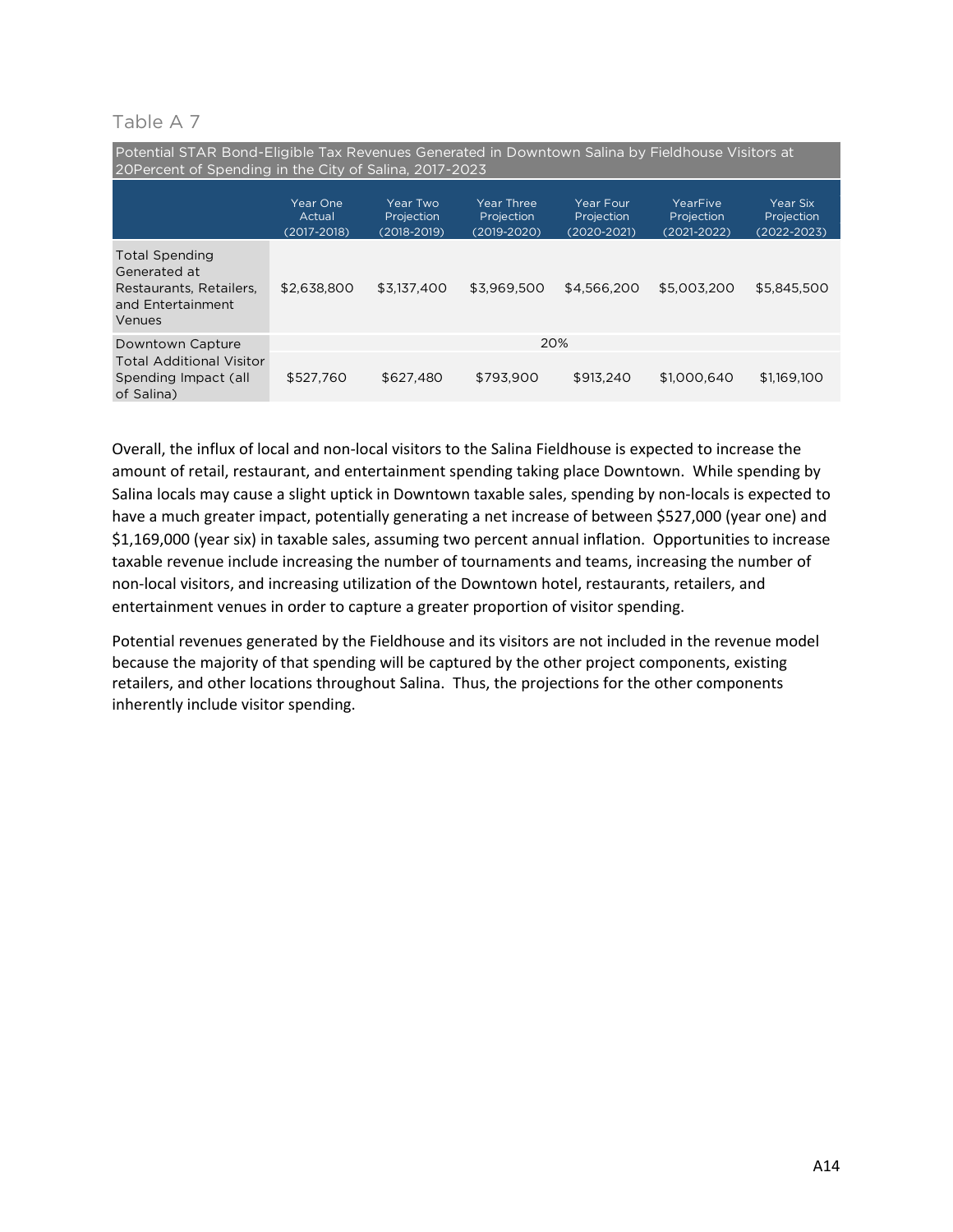# APPENDIX 3: HOUSING IN DOWNTOWN SALINA

The STAR Bond district encompasses a small area of residential development on its eastern edge.  $E\sin^{21}$ estimates that the District is home to 453 residents living in 278 housing units as of mid‐2016. Of these housing units, 63 percent are detached single family homes, 34 percent are multifamily, and three percent are of other configurations (often manufactured or mobile homes).

Only 78 percent of the housing units are occupied, however, compared to 93 percent for the entire city of Salina. Of these occupied units (or households), 80 percent of housing units are renter‐occupied, and 20 percent are owner‐occupied. Median housing value of owner‐occupied units is substantially lower (\$75,600) in the STAR Bond district than in Salina as a whole (\$125,800).

| <b>Household Overview</b>                       |                |               |
|-------------------------------------------------|----------------|---------------|
| Description                                     | Star Bond Area | <b>Salina</b> |
| Housing Units (2016)                            | 278            | 21,189        |
| Occupied Housing Units (2016)                   | 217            | 19,661        |
| Occupancy Rate                                  | 78%            | 93%           |
| Housing Units by Units in Structure (2010-2014) |                |               |
| 1                                               | 63%            | 77%           |
| 2 <sub>to</sub> 9                               | 16%            | 12%           |
| 10 to 19                                        | 0%             | 3%            |
| 20 or more                                      | 17%            | 4%            |
| Other                                           | 3%             | 5%            |
| Tenure of Occupied Housing Units (2016)         |                |               |
| Percent Owner Occupied Units                    | 20%            | 62%           |
| Percent Renter Occupied Units                   | 80%            | 38%           |
| Households by Household Size (2010)             |                |               |
| One Person                                      | 61%            | 32%           |
| <b>Two Persons</b>                              | 20%            | 34%           |
| <b>Three Persons</b>                            | 9%             | 14%           |
| Four or More Persons                            | 9%             | 20%           |
| Median Housing Value (2016)                     | \$75,625       | \$125,770     |
| © ESRI, 2016                                    |                |               |

Table A 8

Compared to housing elsewhere in Salina, housing units in the STAR Bond district are older, with a median year built of 1954, compared to 1963 in Salina. Both geographies have a small proportion of new housing built since 2000 (five to seven percent), but Salina has a much greater proportion of housing built from 1980 to 1999 and from 1940 to 1959 compared to the STAR Bond district, where over forty percent of the housing was built in 1939 or earlier. Depending on the condition and architectural

<sup>&</sup>lt;sup>21</sup> Esri is an independent vendor of socio-economic data to which Development Strategies subscribes for information in small and non‐standard geographic areas such as Downtown Salina.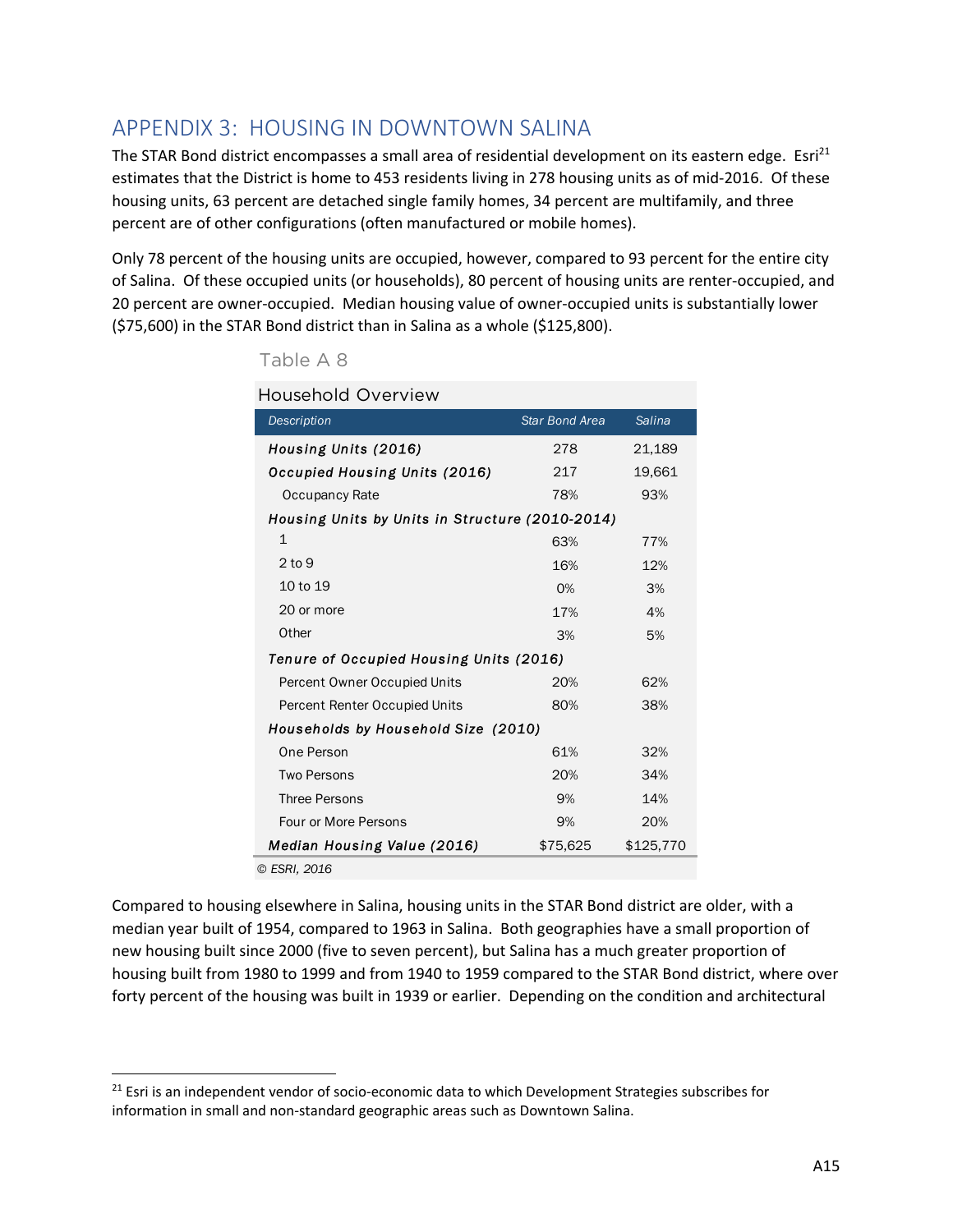value of existing historic housing, there may be opportunities for Downtown historic preservation efforts.

| Table A 9 |
|-----------|
|           |

| Year Built                    |                       |        |
|-------------------------------|-----------------------|--------|
| Description                   | <b>Star Bond Area</b> | Salina |
| Median Year Built (2010-2014) | 1954                  | 1963   |
| 2000 or later                 | 5%                    | 7%     |
| 1980 - 1999                   | 6%                    | 19%    |
| 1960 - 1979                   | 30%                   | 29%    |
| 1940 - 1959                   | 18%                   | 32%    |
| 1939 or Earlier               | 41%                   | 14%    |
| © ESRI. 2016                  |                       |        |

# Residential Parcels in the STAR Bond District



For the time being, the overall number of housing units Downtown and the number of residents living Downtown is expected to remain stable, but three projects in planning phases could significantly increase the population of Downtown in the long run. This growth should, in turn, help to increase the demand for retail and dining in the Downtown area.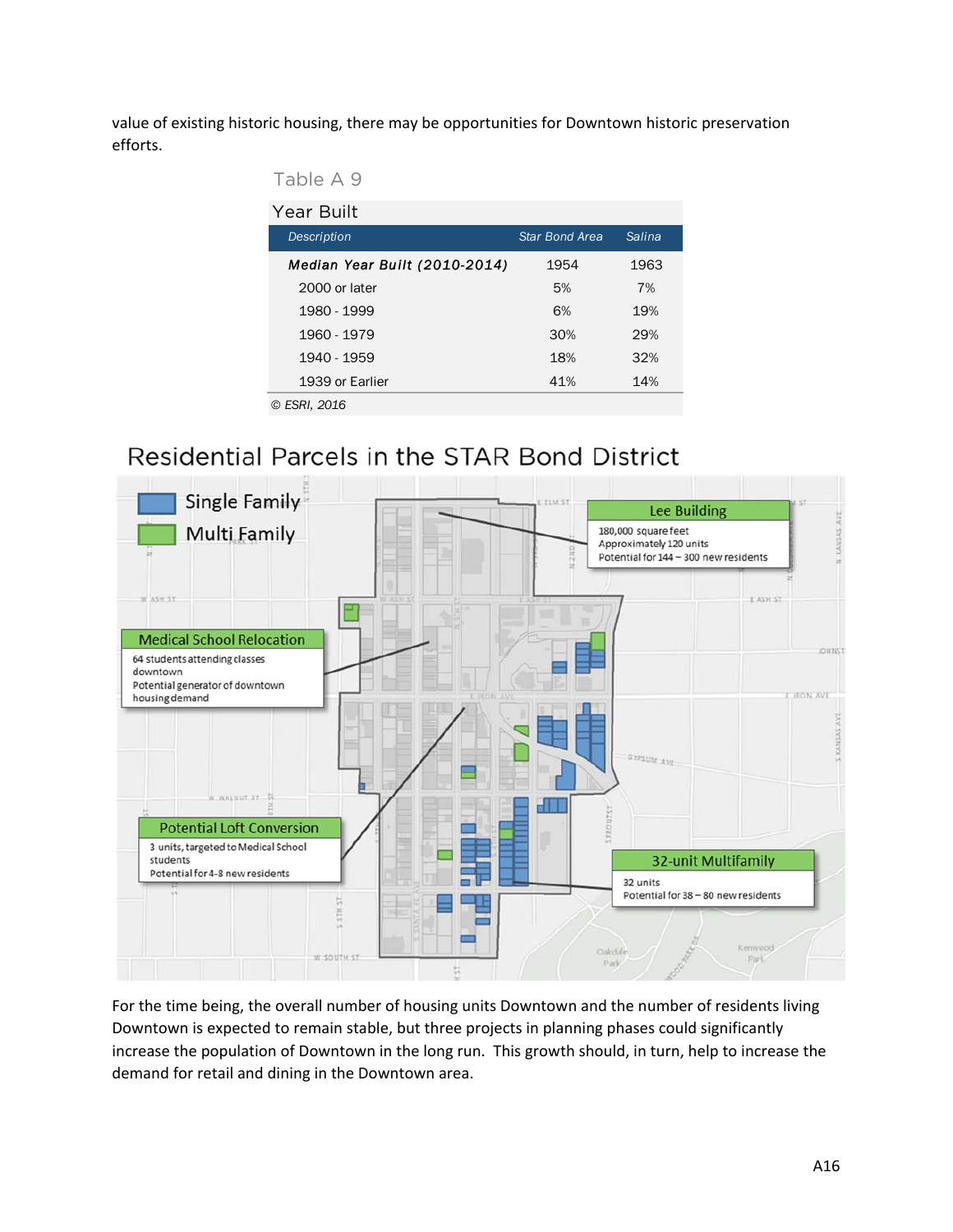- *Lee Building Renovation and Reuse*: The H.D. Lee Buildings are a complex of three connected buildings located in the Historic Lee District at the northern edge of the STAR Bond district at 248‐ 254 North Santa Fe Street. Two of the buildings date to 1904, while one of the buildings was expanded in 1927. The buildings originally served as the H. D. Lee Mercantile Company, the Lee Hardware Store, and warehouse storage. The buildings, which measure approximately 180,000 square feet, have been vacant since 2005. In recent years, there has been some interest in converting the buildings to affordable housing with the help of Low Income Housing Tax Credits (LIHTC). Different proposals for the buildings have included as many as 120 units (both market rate and affordable), as well as retail or other mixed uses, however, none have progressed beyond the planning stage.<sup>22</sup> If developed into 120 units, the building could eventually add between 144 and 300 new residents to Downtown Salina.
- *32‐Unit New Market Rate Multifamily Construction*: Blue Beacon has acquired property for the eventual construction of two new multifamily buildings totaling 32 units on Mulberry Street between Fourth Street and Third Street. However, at present, market conditions do not support the development of market rate multifamily housing as planned at this location.<sup>23</sup> There is hope that the completion of all STAR Bond district components (in 2017 and 2018) will create the market conditions necessary to support this development, therefore it is possible that these new units could bring approximately 38 to 80 new residents into the Downtown STAR Bond district.
- *Kansas University Medical School Relocation*: The medical school will move from its current location within the 16,000‐square foot Braddick Building on the Salina Regional Health Center campus, where it opened in 2011, to the 40,000‐square foot building at 138 N. Santa Fe in June 2018, following an approximately \$7.6 million renovation. The four‐year program has eight students per year, or 32 students total, as well as eight staff members. Over the next three years, beginning with the 2017-2018 school year, there are plans to double each incoming class to 16 students, for an eventual total of 64 students.<sup>24</sup> Students at the medical school are responsible for arranging their own housing, so there is potential demand for housing convenient to the medical school and the health center within the STAR Bonds district. In conjunction with the medical school relocation, there is the potential for the conversion of the 3,000‐square foot second floor of a privately‐owned building at the southeast corner of Fifth Street and Iron Avenue into three apartments targeted towards medical school students, which could add between four and eight new residents in this location.<sup>25</sup>

 $22$  Phone conversation with Mike Forrestal, building owner, November 1, 2016.

<sup>&</sup>lt;sup>23</sup> Phone conversation with Don Boos, Director of Development, Blue Beacon International, Inc. October 28, 2016.

<sup>&</sup>lt;sup>24</sup> Phone conversation with Tom Martin, Executive Director, Salina Regional Health Center Foundation. October 25, 2016.

<sup>&</sup>lt;sup>25</sup> Phone conversation with Jim Trower, Woods and Durham. November 8, 2016.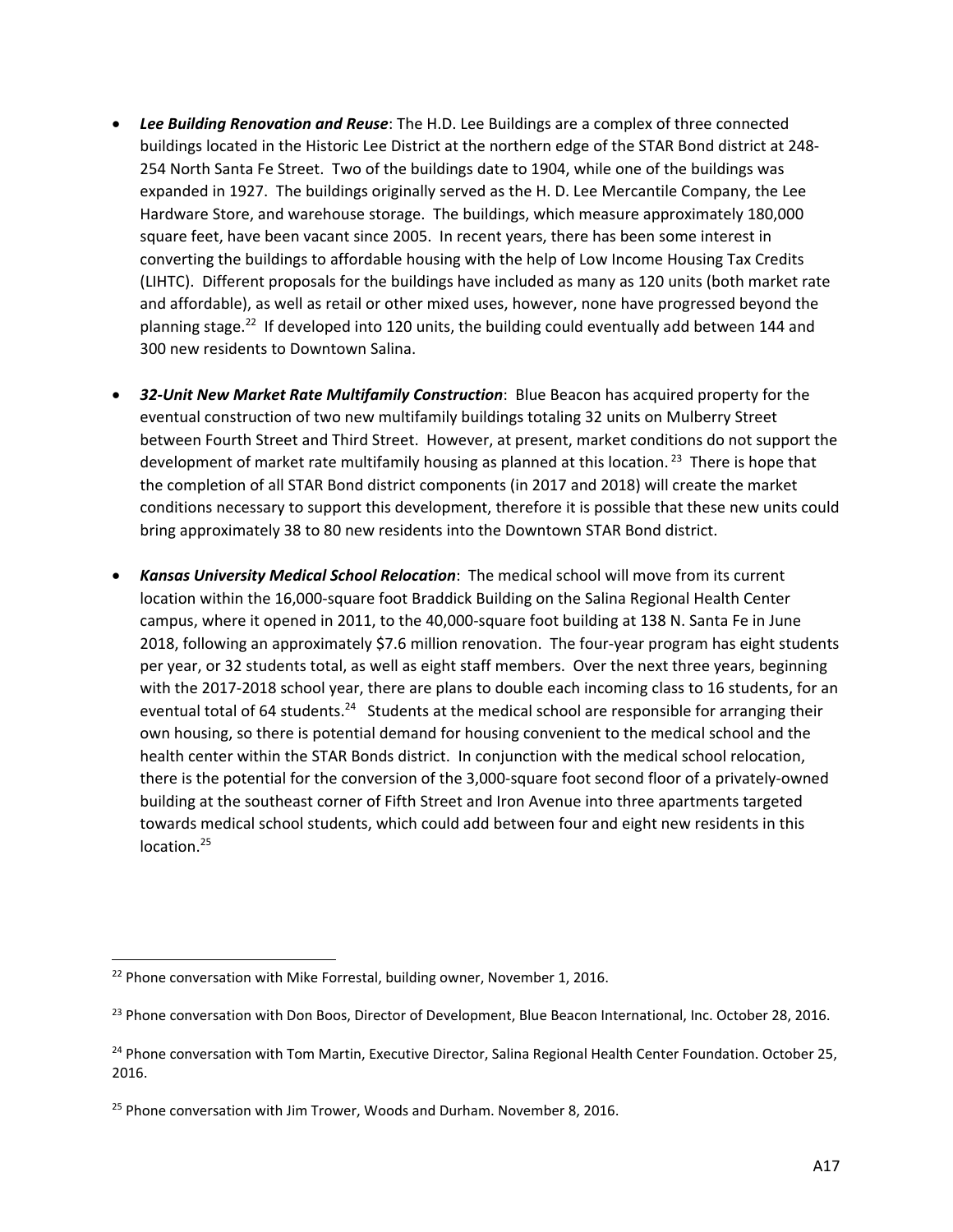### Demand for Downtown Housing

Though residential development is not yet underway, the three projects above have the potential to add a significant number of new residents to the Downtown STAR Bond district and create greater demand for nearby retail, restaurants, and entertainment. Esri projects that the entire city should grow slowly over the next five years, adding about 226 residents by 2021. It is reasonable to assume that a percentage of this growth can be captured within Downtown, especially given the planned public realm improvements, convenient location, and additional anchors to draw more visitors for shopping, dining, recreation, and entertainment.

#### Table A 10

| Anticipated Housing Developments in Downtown Salina and Estimated<br><b>Population Increase</b> |                                                                        |                    |                                  |                                                   |  |
|-------------------------------------------------------------------------------------------------|------------------------------------------------------------------------|--------------------|----------------------------------|---------------------------------------------------|--|
|                                                                                                 | Timeline                                                               | Number of<br>Units | Average<br>Occupants<br>per Unit | Total<br><b>Potential New</b><br><b>Residents</b> |  |
| Lee Building Re-use                                                                             | Unknown                                                                | 120                | $1.2 - 2.5$                      | 144 - 300                                         |  |
| New 32-unit Multifamily                                                                         | Potentially 2018-<br>2019                                              | 32                 | $1.2 - 2.5$                      | $38 - 80$                                         |  |
| Medical School<br>Relocation/Potential<br>Loft Conversion                                       | 2018 (Medical<br>School<br>Relocation)<br>Unknown (Loft<br>Conversion) | 3                  | $1.2 - 2.5$                      | $4 - 8$                                           |  |
| <b>Total Potential New</b><br>Residents                                                         |                                                                        |                    |                                  | 186 - 388                                         |  |
| <b>Current Downtown</b><br>Population                                                           |                                                                        |                    |                                  | 459                                               |  |
| Percent Increase in<br>Downtown Population                                                      |                                                                        |                    |                                  | $41\% - 85\%$                                     |  |

### Sales Tax Implications

The addition of between 186 and 388 potential residents, or approximately 155 households, would bring new residents and their spending power closer to Downtown Salina retailers, restaurants, and entertainment venues. The Bureau of Labor Statistics' Consumer Expenditure Survey reports that, across all income levels, food accounts for 12.5 percent of expenditures, household furnishings and supplies account for 4.2 percent, entertainment accounts for 5.1 percent, to name a few of the categories that generate taxable spending.<sup>26</sup> The exact amount of new disposable income brought into Downtown will depend on the price of new housing products and the income level of renters as a result. However, assuming Salina's median household income of \$43,900, as much as \$6.8 million in pre-tax income could be earned by new households living within the STAR Bond district, with a portion of that income spent at convenient Downtown establishments.

The addition of new residents is not included in the revenue model. However, adding new residents should be discussed as a long‐term strategy for revitalizing Downtown by increasing Downtown activity and retail demand, which will positively impact revenue generation within the District.

 <sup>26</sup> Bureau of Labor Statistics. Consumer Expenditure Survey, 2015. Accessed November 1, 2016, from http://www.bls.gov/cex/2015/combined/income.pdf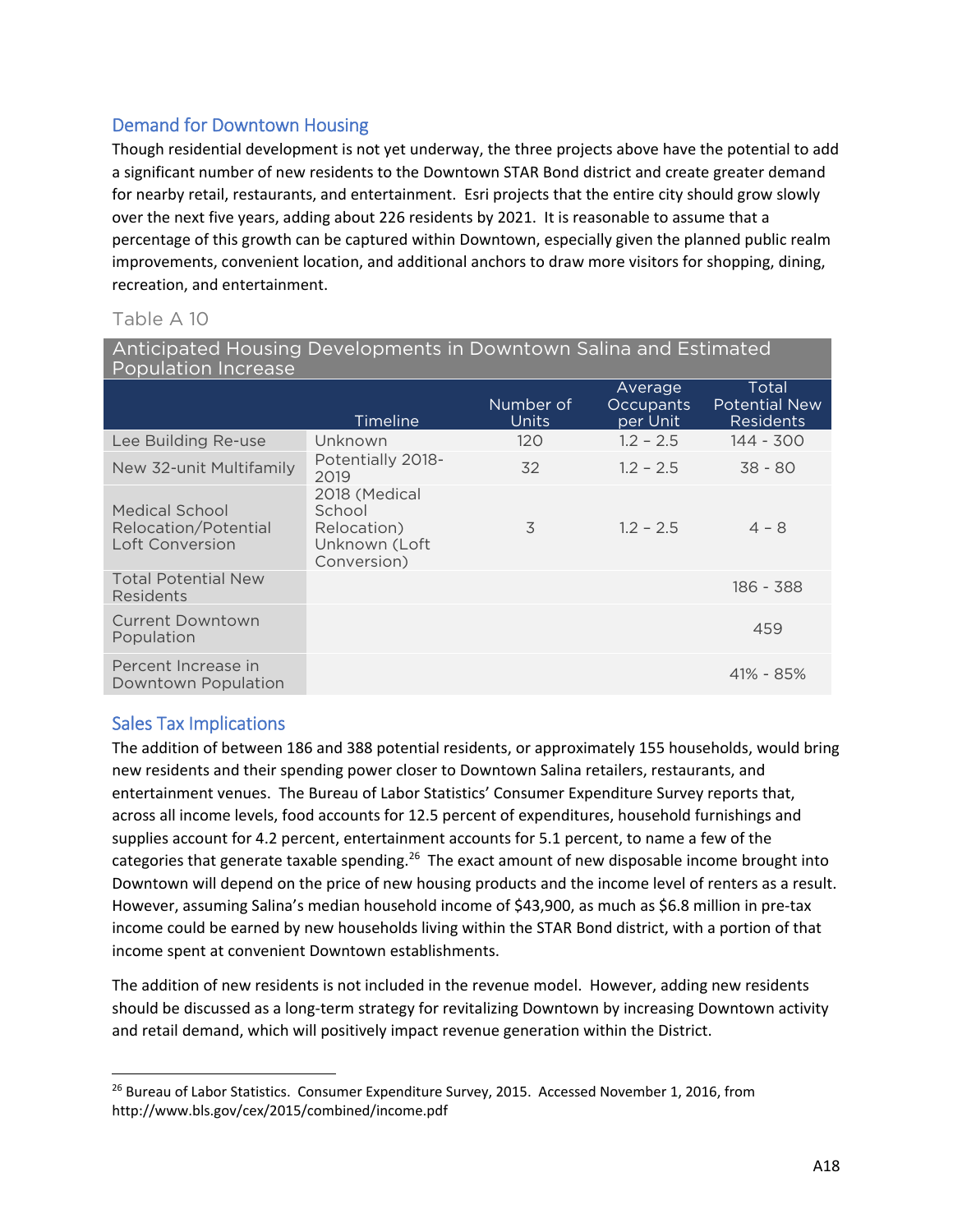# APPENDIX 4: ECONOMIC IMPACTS

An economic impact model was created using *Regional Input‐Output Modeling System (RIMS II),* obtained from the Regional Product Division, U.S. Department of Commerce, Bureau of Economic Analysis. The purpose of developing this model is to quantify the impact of the STAR Bond projects to the local market area and the state in terms of economic output, jobs, and earnings.

The STAR Bond project will generate short‐term benefits during the construction phase and ongoing/annual benefits during operations. All jobs numbers expressed in the following analysis are full-time equivalent (FTE).<sup>27</sup>

#### Table A 11

| Summariy of Economic Impact Multipliers                            |                                         |                                           |                                                      |  |  |  |
|--------------------------------------------------------------------|-----------------------------------------|-------------------------------------------|------------------------------------------------------|--|--|--|
| Sector                                                             | Final-demand<br>Output /1/<br>(dollars) | Final-demand<br>Earnings /2/<br>(dollars) | Final-demand<br>Employment $/3/$<br>(number of jobs) |  |  |  |
| <b>Saline County Multipliers</b>                                   |                                         |                                           |                                                      |  |  |  |
| Construction                                                       | 1.4965                                  | 0.4345                                    | 9.7026                                               |  |  |  |
| Performing arts, spectator sports, museums, and related activities | 1.4421                                  | 0.4241                                    | 19.9218                                              |  |  |  |
| Amusement and recreation                                           | 1.3984                                  | 0.3721                                    | 15.8742                                              |  |  |  |
| Accommodation                                                      | 1.3897                                  | 0.3726                                    | 13.9082                                              |  |  |  |
| Food service and drinking places                                   | 1.4353                                  | 0.422                                     | 18.287                                               |  |  |  |
| Food and Beverage Stores                                           | 1.4188                                  | 0.4372                                    | 16.5882                                              |  |  |  |
| Households                                                         | 0.6324                                  | 0.1946                                    | 5.8045                                               |  |  |  |
| <b>State of Kansas Multipliers</b>                                 |                                         |                                           |                                                      |  |  |  |
| Construction                                                       | 2.007                                   | 0.5944                                    | 13.4943                                              |  |  |  |
| Performing arts, spectator sports, museums, and related activities | 1.8205                                  | 0.5372                                    | 23.2266                                              |  |  |  |
| Amusement and recreation                                           | 1.7859                                  | 0.4297                                    | 17.0778                                              |  |  |  |
| Accommodation                                                      | 1.748                                   | 0.4689                                    | 16.476                                               |  |  |  |
| Food service and drinking places                                   | 1.9277                                  | 0.5483                                    | 22.7085                                              |  |  |  |
| Food and Beverage Stores                                           | 1.8333                                  | 0.5699                                    | 20.986                                               |  |  |  |
| Households                                                         | 1.0743                                  | 0.3001                                    | 8.7911                                               |  |  |  |

*Source: U.S. Department of Commerce, Regional Product Division, Bureau of Economic Analysis, RIMS II Multipliers*

*1 Represents the total dollar change in output that occurs in all industries for each additional dollar of output delivered. 2 Represents the total dollar change in earnings of households employed by all industries for each additional dollar of output delivered.*

*3 Represents the total change in the number of jobs that occurs in all industries for each additional \$1 million of output delivered.*

### Construction Phase

Estimated construction expenditures of \$72 million are assumed and represent the costs for:

- Salina Fieldhouse
- Save-A-Lot
- Stiefel Theater
- Old Chicago
- Barolo Grille

 $27$  The RIMS II multipliers generate a total jobs count (full-time and part-time), which was converted to FTE using an equivalency ratio of 0.951, which is the ratio for all sectors according to IMPLAN.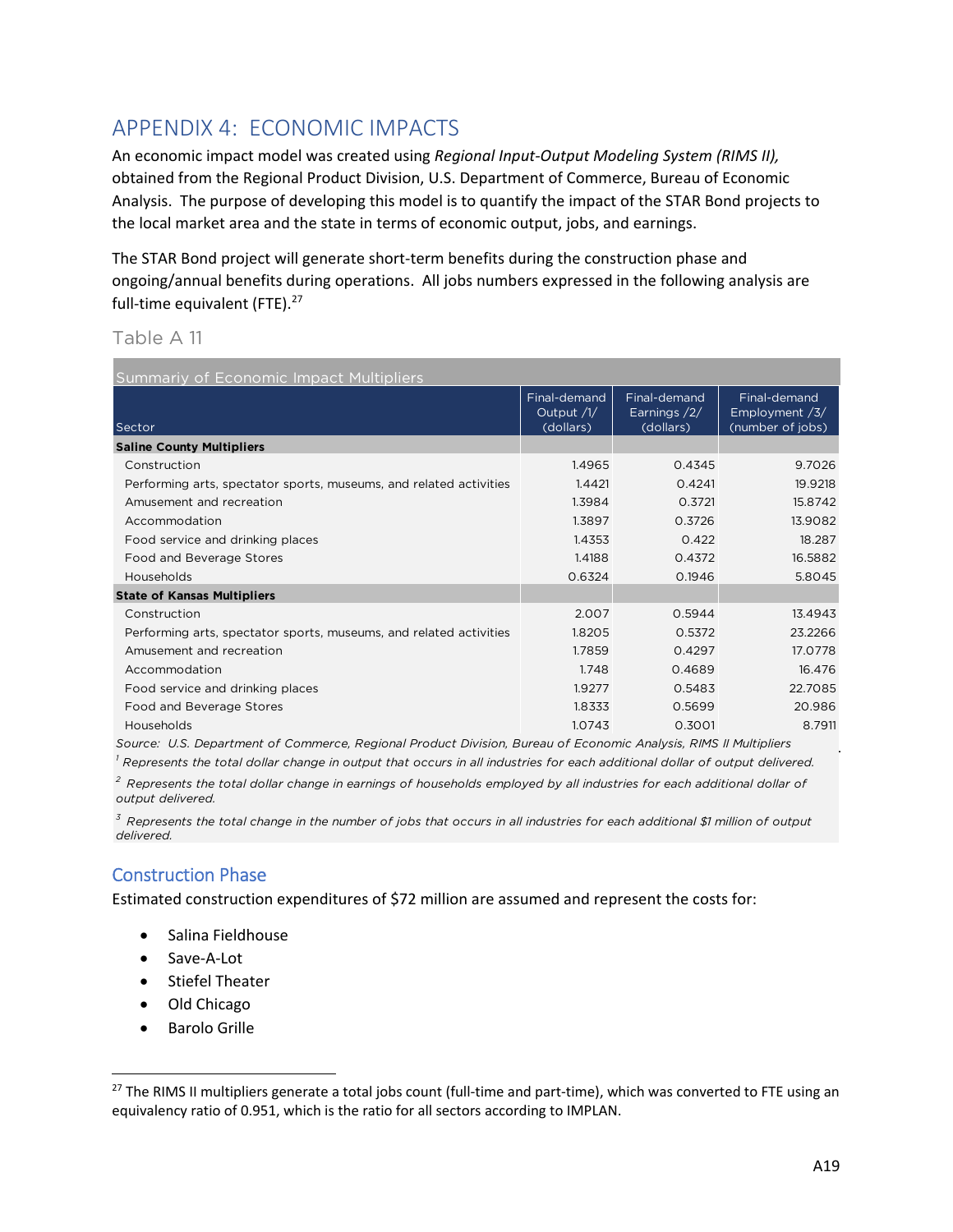- The Alley,
- Homewood Suites, Ya Ya's, and Starbucks
- America Crossroads Car Museum
- Streetscape Improvements

Key assumptions are summarized below:

- Total construction expenditures were segregated assuming that 40 percent of the total construction budget would go to payroll.28 This delineation is important because the economic impact of direct construction/capital expenditures is different that household spending supported by payroll/salaries. Therefore, the multipliers for the construction sector are applied to the construction expenditures and the household multipliers are applied to the payroll estimate.
- The average wage for construction jobs in Saline County was \$49,900 in 2016. A premium of 10 percent was added to account for overhead and benefits, bringing the average payroll per job to \$54,880.
- The payroll estimate is divided by the above per job salary to estimate direct FTE employment during the construction period.

The following table summarizes the economic impacts to Saline County during the construction phase of the entire project.

| Table A 12                                                                          |    |             |              |  |
|-------------------------------------------------------------------------------------|----|-------------|--------------|--|
| Summary of Temporary Economic Impacts:<br><b>Construction Phase (Saline County)</b> |    |             |              |  |
|                                                                                     |    | Total       | Payroll      |  |
| Direct Expenditures \$71,900,000                                                    |    |             | \$28,760,000 |  |
| Direct Jobs (FTE)                                                                   |    | 445         |              |  |
| <b>Multiplier Impacts</b>                                                           |    |             |              |  |
| Output                                                                              | \$ | 107,598,350 |              |  |
| Earnings                                                                            | \$ | 31,240,550  |              |  |
| Jobs (FTE)                                                                          |    | 593         |              |  |

The direct construction expenditures of \$72 million support 445 construction and related jobs, and approximately \$28.8 million in earnings. This spending generates an additional \$107.6 million in economic output, nearly \$31.2 million in earnings and 593 FTE jobs in Saline County through multiplier effects.

<sup>&</sup>lt;sup>28</sup> Based on data from U.S. Census Bureau, Economic Census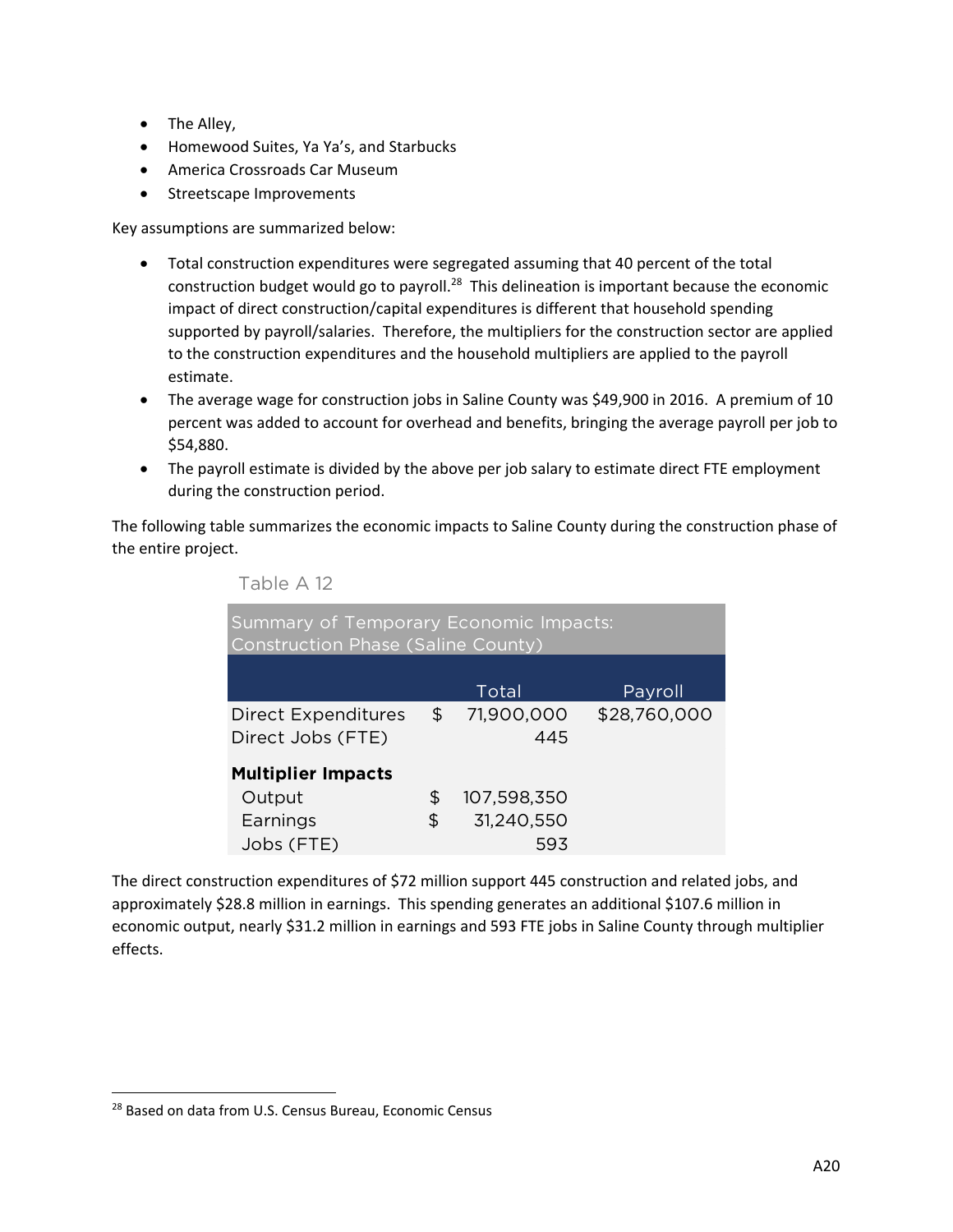The following table summarizes potential impacts to the state from construction spending.

Table A 13

| Summary of Temporary Economic Impacts:<br><b>Construction Phase (State of Kansas)</b> |               |                   |              |  |  |
|---------------------------------------------------------------------------------------|---------------|-------------------|--------------|--|--|
|                                                                                       |               |                   |              |  |  |
|                                                                                       |               | Total             | Payroll      |  |  |
| <b>Direct Expenditures</b><br>Direct Jobs (FTE)                                       | $\mathsf{\$}$ | 71,900,000<br>445 | \$28,760,000 |  |  |
| <b>Multiplier Impacts</b>                                                             |               |                   |              |  |  |
| Output                                                                                | \$.           | 144,303,300       |              |  |  |
| Earnings                                                                              | \$            | 42,737,360        |              |  |  |
| Jobs (FTE)                                                                            |               | 825               |              |  |  |

#### Operational Phase

The construction expenditures generate significant, yet temporary, economic impacts. Therefore, it is important to quantify the ongoing impacts of the project components assuming they are operational.

This is accomplished by estimating the average annual operations of the different components based on the stabilized sales projections included in the *STAR Bond Revenue Study* and deducting profit. For instance, the annual sales projection for The Alley was \$3.8 million. Deducting profit of 15 percent would result in annual operational spending of \$3.23 million.

The tables to the right summarize the ongoing annual economic impacts of the project components.

The estimated annual operations for all components of \$18.2 million support 335 full time jobs. In Saline County, that activity generates an additional \$25.8 million in output, \$7.4 million in earnings, and supports 263 additional jobs.

Table A 14

Total Direct Expenditures  $$$  18,180,000 Direct Jobs (FTE) 335 **Multiplier Impacts** Output \$ 25,800,982 Earnings \$ 7,371,968 Jobs (FTE) 263 Summary of Ongoing Economic Impacts: Annual Operations (Saline County) Total Direct Expenditures \$ 18,180,000 Direct Jobs (FTE) 335 **Multiplier Impacts** Output \$ 33,474,370 Summary of Ongoing Economic Impacts: Annual Operations (Kansas)

Earnings \$ 9,334,783 Jobs (FTE) 314

In the state, that activity generates an additional

\$33.5 million in output, \$9.3 million in earnings, and supports 314 additional jobs.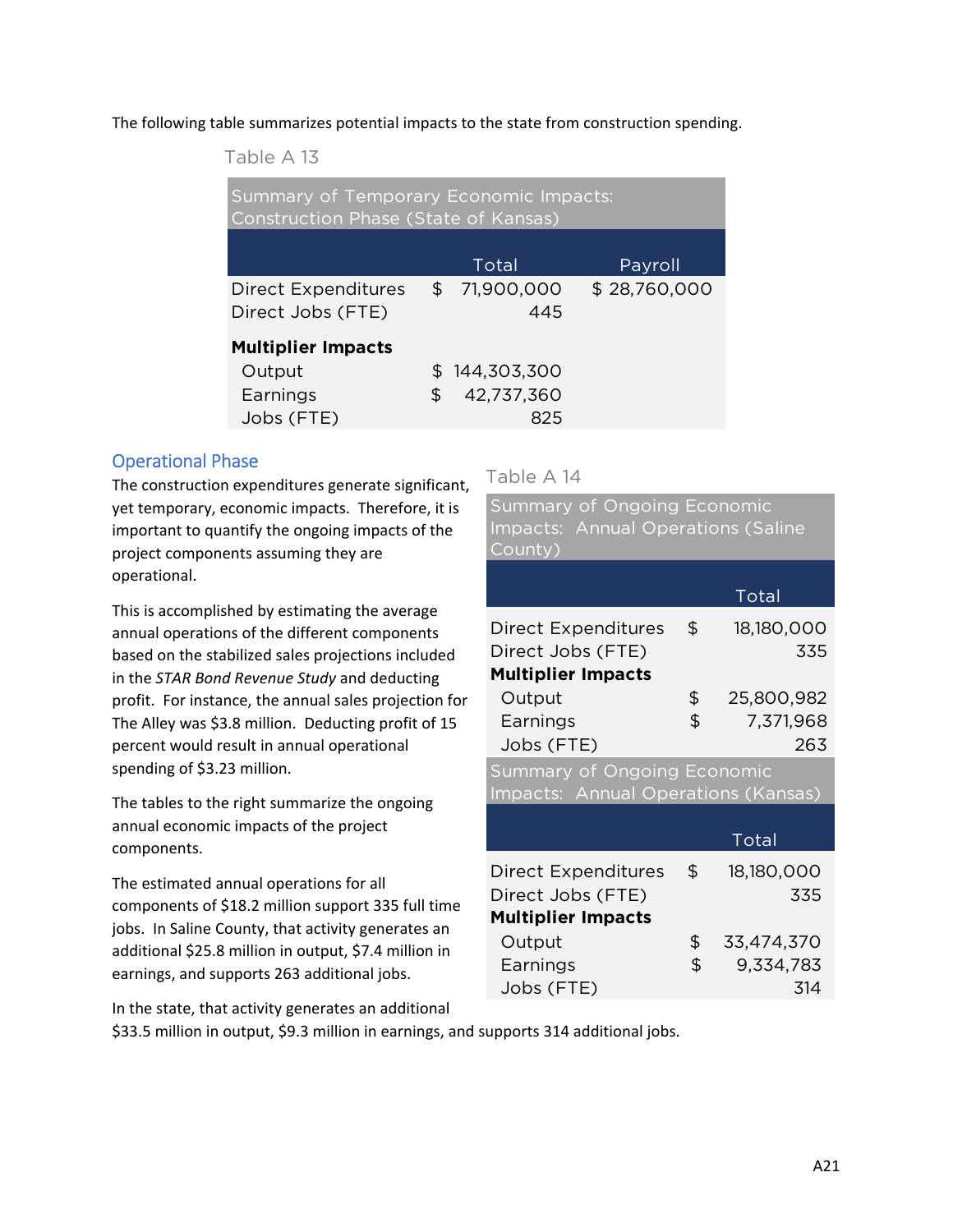# APPENDIX 5: IMPACT ON OTHER STAR BOND PROJECTS

As required by the STAR Bond Financing Act, this study includes an evaluation as to the effect, if any, the City of Atchison Project would have on any outstanding STAR Bonds payable from revenues authorized pursuant to the STAR Bond Financing Act. The STAR Bond Financing Act contemplates an analysis focused on the ongoing viability of any such outstanding special obligation bonds based on the terms and conditions of their issuance, not whether this Project or any other STAR Bond project would simply impact the overall sales tax generation used to support the issuance. In other words, the question posed is whether a proposed project would reasonably be anticipated to jeopardize the bargained-for investment made by current bondholders.

The Secretary has approved STAR bond financing for six projects in central Kansas: the West Riverbank project in Wichita, Field Station Dinosaur Park in Derby, K‐96 Greenwich in Wichita, Salt Mine Museum in Hutchinson, Flint Hills Discovery Center in Manhattan, and the Goddard STAR Bond project.

The Downtown Salina STAR Bond Project should not have any measurable effect on current outstanding STAR Bonds authorized by the STAR Bond Financing Act.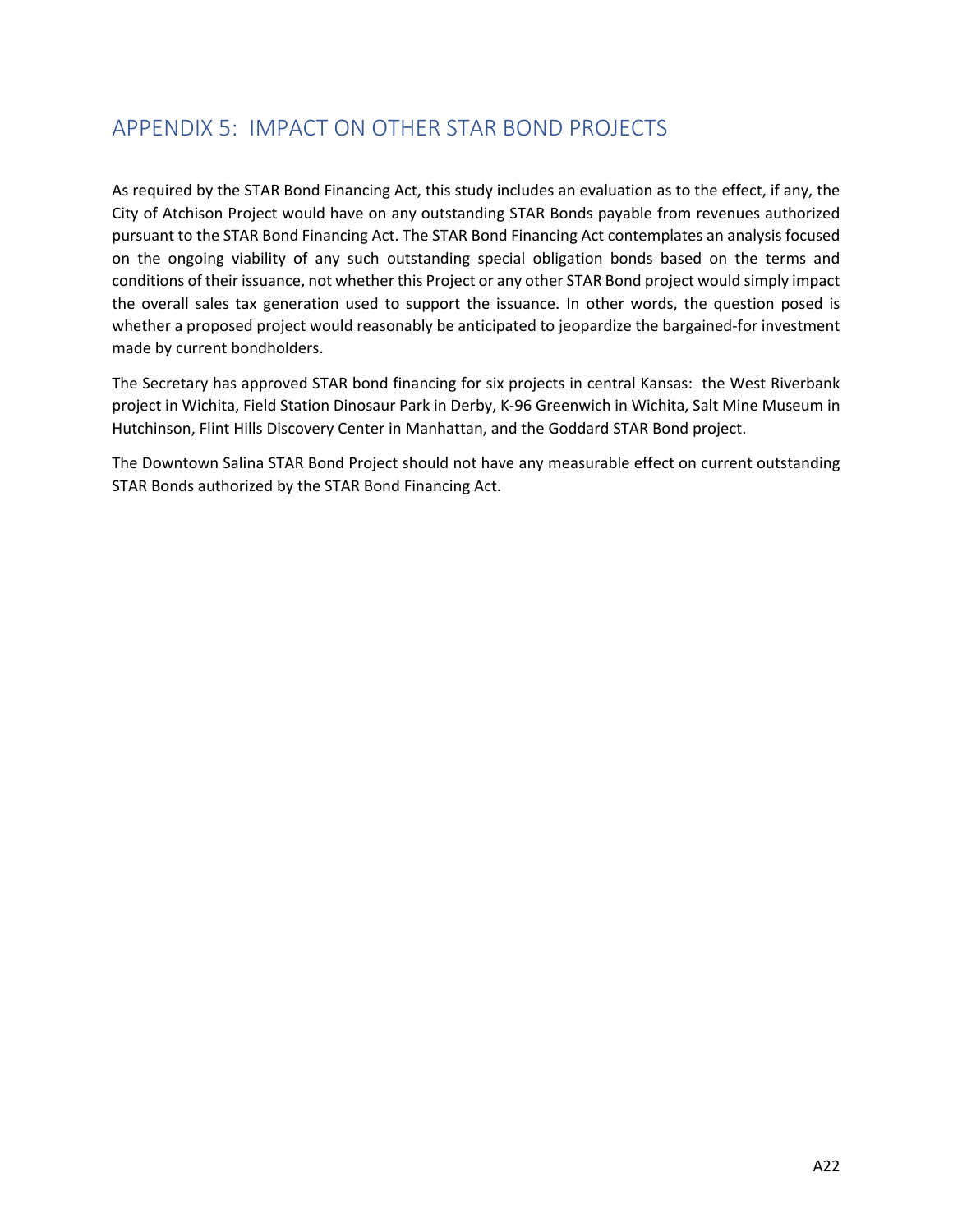# APPENDIX 6: SUPPLEMENTAL INFORMATION ON CAR MUSEUM

### Local and Non‐Local Spending

Data from the Kearney, Nebraska, Classic Car Museum, the most comparable nearby museum, indicates that approximately 75 percent of visitors to the museum come from locations outside of Kearney, although there was a higher percentage of local visitors in 2011 when the museum opened.<sup>29</sup> Using this example, it can be expected that about 7,385 people will visit the Car Collection each year from locations outside of Salina, either as the primary purpose of their trip to Salina or as part of a larger travel itinerary.

Though the actual impact of increased visitorship as a result of new Downtown attractions, such as the Car Collection, is accounted for in the retail section of this report, data about average visitor spending gives a preliminary idea of the potential impact of Car Collection patrons themselves. According to *The Economic Impact of Nonprofit Arts and Culture Organizations and Their Audiences in the City of Salina, Kansas*, 30 non‐local visitors to nonprofit arts and culture activities spent an average of \$39.08 per person on meals, refreshments, souvenirs, gifts, ground transportation, and miscellaneous expenses, while local visitors spent an average of \$21.72 per person (both of these amounts exclude admissions).<sup>31</sup>

The amount of taxable sales potentially generated by annual visitors to the Car Collection is shown below. It can be assumed that much of the taxable sales revenue generated by Car Collection visitors, especially non‐local visitors, can be captured Downtown with sufficient attractions and marketing efforts. For example, estimating a capture rate of 20 percent gives potential annual taxable sales of \$68,400 for Downtown merchants emanating from the Car museum visitors alone.

| Potential Annual Taxable Sales Generated by Car Collection<br>Visitors While Visiting Salina (2018 Dollars) |                                           |                               |                                      |  |  |  |
|-------------------------------------------------------------------------------------------------------------|-------------------------------------------|-------------------------------|--------------------------------------|--|--|--|
|                                                                                                             | <b>Total Number of</b><br><b>Visitors</b> | <b>Spending Per</b><br>Person | <b>Total Taxable</b><br><b>Sales</b> |  |  |  |
| <b>Non-Local Visitors</b><br>(75%)                                                                          | 7,385                                     | \$39.08                       | \$288,600                            |  |  |  |
| <b>Local Visitors</b><br>(25%)                                                                              | 2.460                                     | \$21.72                       | \$53,400                             |  |  |  |
| Total                                                                                                       | 9,845                                     | \$34.73                       | \$342,000                            |  |  |  |

Table A 15

<sup>29</sup> Phone conversation with manager, Kearney Classic Car Museum. October 25, 2016.

<sup>30</sup> Americans for the Arts. *The Economic Impact of Nonprofit Arts and Culture Organizations and Their Audiences in the City of Salina, Kansas*. 2007. Accessed November 1, 2016 at http://maps.artsusa.org/aepiii/Reports/SalinaKS\_OnePageSummary.pdf

<sup>&</sup>lt;sup>31</sup> Adiusted from FY 2005 values to 2016 values using the Bureau of Labor Statistics CPI Inflation Calculator http://data.bls.gov/cgi‐bin/cpicalc.pl